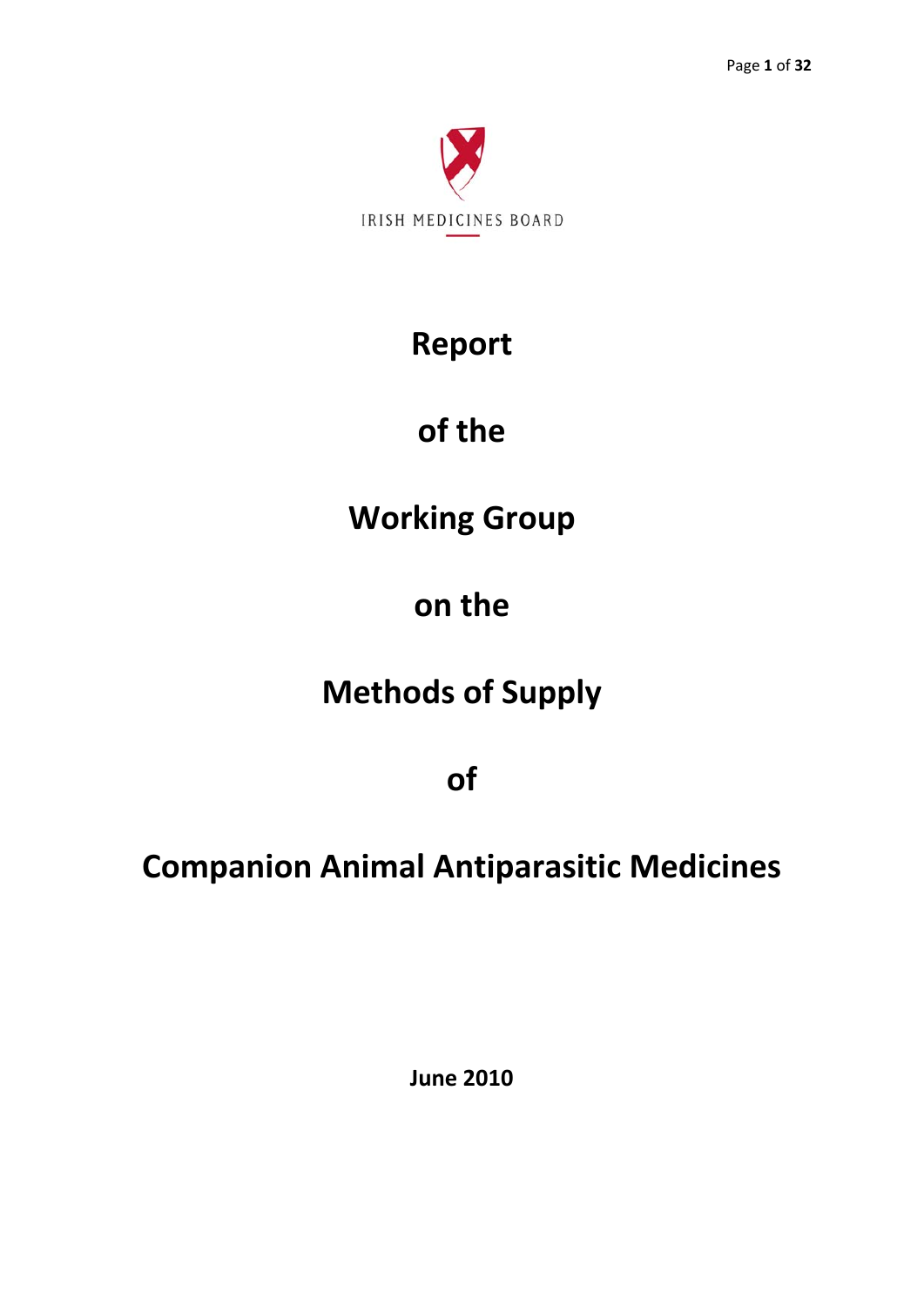## **Chapter 1. Introduction & preamble**

- *1.1 Introduction [Background to IMB request]*
- *1.2 Preamble [Background to use of antiparasiticides in companion animals]*

## **Chapter 2. Background**

- *2.1 Historical Perspective on the Supply of Companion Animal Antiparasiticides in Ireland*
- *2.2 Legal and Regulatory Constraints on the Distribution of Companion Animal Antiparasiticides in Ireland*
- *2.3 Current Situation in Relation to the Distribution of Companion Animal Antiparasiticides in Ireland*

## **Chapter 3. Problem Analysis**

- *3.1 Scope*
	- *3.1.1 Zoonotic considerations*
	- *3.1.2 Resistance*
	- *3.1.3 Benefit risk assessment*
	- *3.1.4 Internet selling*
	- *3.1.5 Advertising*
- *3.2 Position of Other EU Member States*
- *3.3 Additional considerations*
- *3.4 Methodology Used and Feedback Analysis*
- *3.5 Perspective of Interested Parties*
- *3.6 Observations of the Working Group on the Submissions Received*

## **Chapter 4. Conclusions, Impact Analysis and Proposed Classification Criteria**

- *4.1 Conclusions*
- *4.2 Proposed Classification Criteria*
- *4.3 Impact Analysis*

## **Appendices**

- *1. Terms of Reference of Working Group on Classification of Methods of Supply of Companion Animal Antiparasiticides*
- *2. Membership of the Working Group*
- *3. Original Criteria for allocating veterinary medicines to categories*
- *4 .Routes of Supply for Veterinary Medicines established by Schedule 1, Part 1 of SI No. 786 of 2007*
- *5 .Criteria established by SI No. 786 of 2007 in designating the Route of Supply*
- *6. Draft EMA criteria for exemption of veterinary medicinal products authorised under the centralised system from the requirement for a veterinary prescription.*
- *7. Interested Parties who made Submissions to the Working Group*
- *8. Listing of Companion Animal Antiparasiticides with their Existing and Recommended Routes of Supply*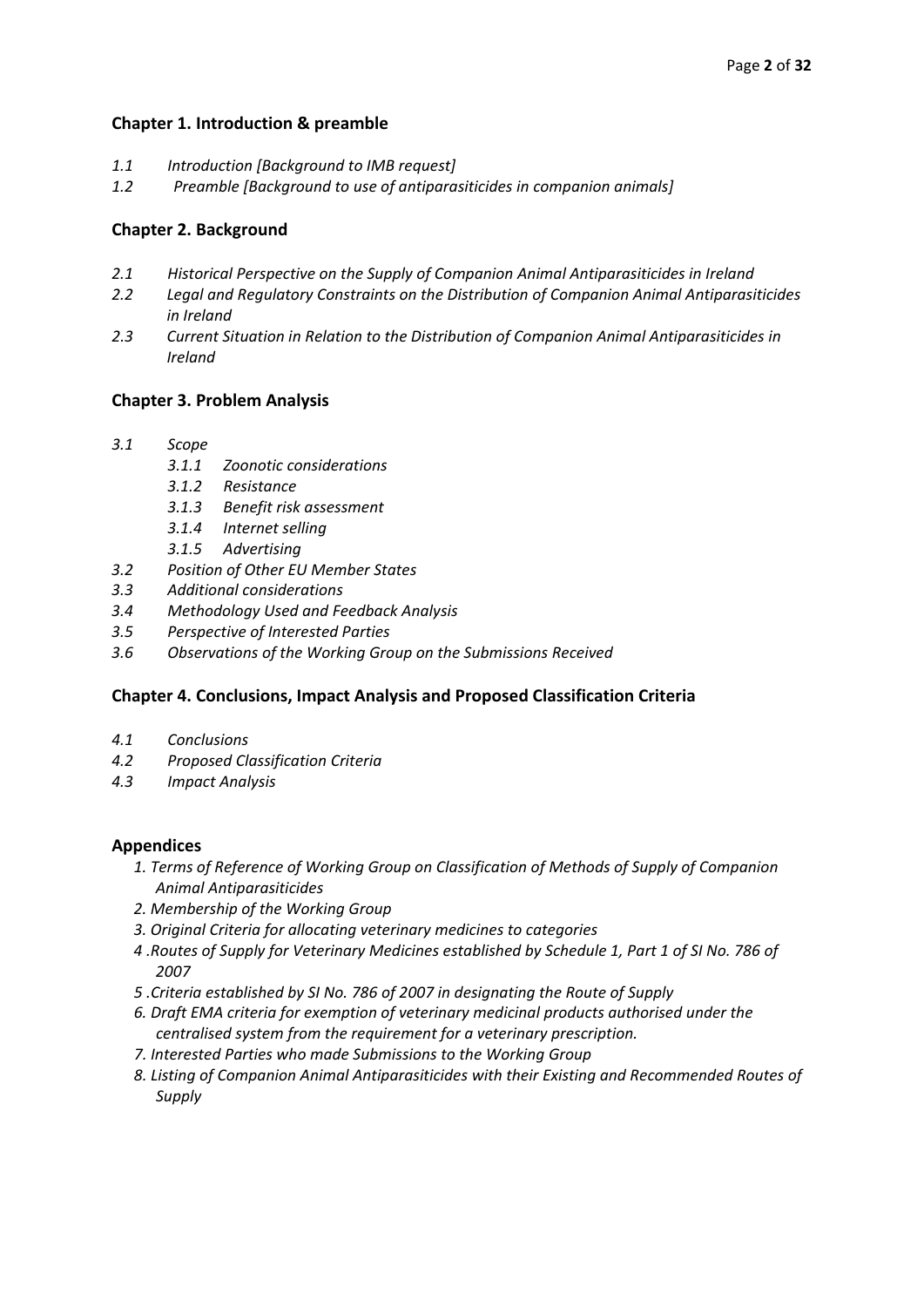#### <span id="page-2-0"></span>**Chapter 1, Introduction & Preamble**

#### **1.1 Introduction**

The Working Group (WG) on classification of methods of supply of veterinary antiparasitic products was established by the Board of the Irish Medicines Board (IMB) on 25 June 2009 following an earlier recommendation by the IMB's independent scientific committee on veterinary medicines, the Advisory Committee for Veterinary Medicines (ACVM). The WG was charged with the tasks of reviewing the current methods of supply of veterinary antiparasitic agents intended for use in companion animals and preparing a guidance document for the IMB on the most appropriate criteria to allocate such products to the various national supply routes available, taking into consideration the effect of national legislative changes in 2007 to the distribution of veterinary medicines as well as the relevant risks and benefits associated with use of the products and any practical considerations. The scope of the review excluded medicines which have been authorised by the EU Commission. The terms of reference of the WG are attached in Appendix 1. The members of the WG are presented in Appendix 2.

#### **1.2 Preamble**

Veterinary medicines which can treat or control internal and external parasites of dogs and cats offer both animal health and public health benefits. Under Directive 200[1](#page-2-0)/82/EC<sup>1</sup> (hereafter referred to as 'the Directive') applicant companies must provide data on the quality, safety and efficacy of each medicine so that the conditions under which a product will perform effectively and safely can be ascertained and documented. In relation to the safety assessment, the legislation requires that the risks be identified and characterised and that appropriate risk management measures be applied. Amongst the risk management options available to the IMB as competent authority is that of restricting the distribution of the medicine to professional persons such as veterinary practitioners or pharmacists.

The policy of the IMB in allocating a method of supply for veterinary antiparasitic products for dogs and cats pre‐dates the change in national legislation relating to the supply of prescription medicines in 2007. One of the consequences of the change was that certain medicines which were subject to veterinary prescriptions could be dispensed by certain non-pharmacy outlets (previously veterinary prescriptions could be dispensed only by pharmacies). Many such products which were originally restricted as prescription-only medicines have maintained this classification since the date of their original authorisation many years ago and despite a long record of safe and effective use in the meantime.

Given the impact of the 2007 legislative changes relating to the supply of certain categories of veterinary medicines and following a review of methods of supply of such antiparasitic medicines for dogs and cats in a number of EU Member States it is timely for the IMB to review the suitability of the allocated national methods of supply of the antiparasitic group of veterinary medicines which

<sup>&</sup>lt;sup>1</sup> Consolidated Directive 2001/82/EC of the European Parliament and of the Council of 6 November 2001 on the Community code relating to veterinary medicinal products as amended by Directive 2004/28/EC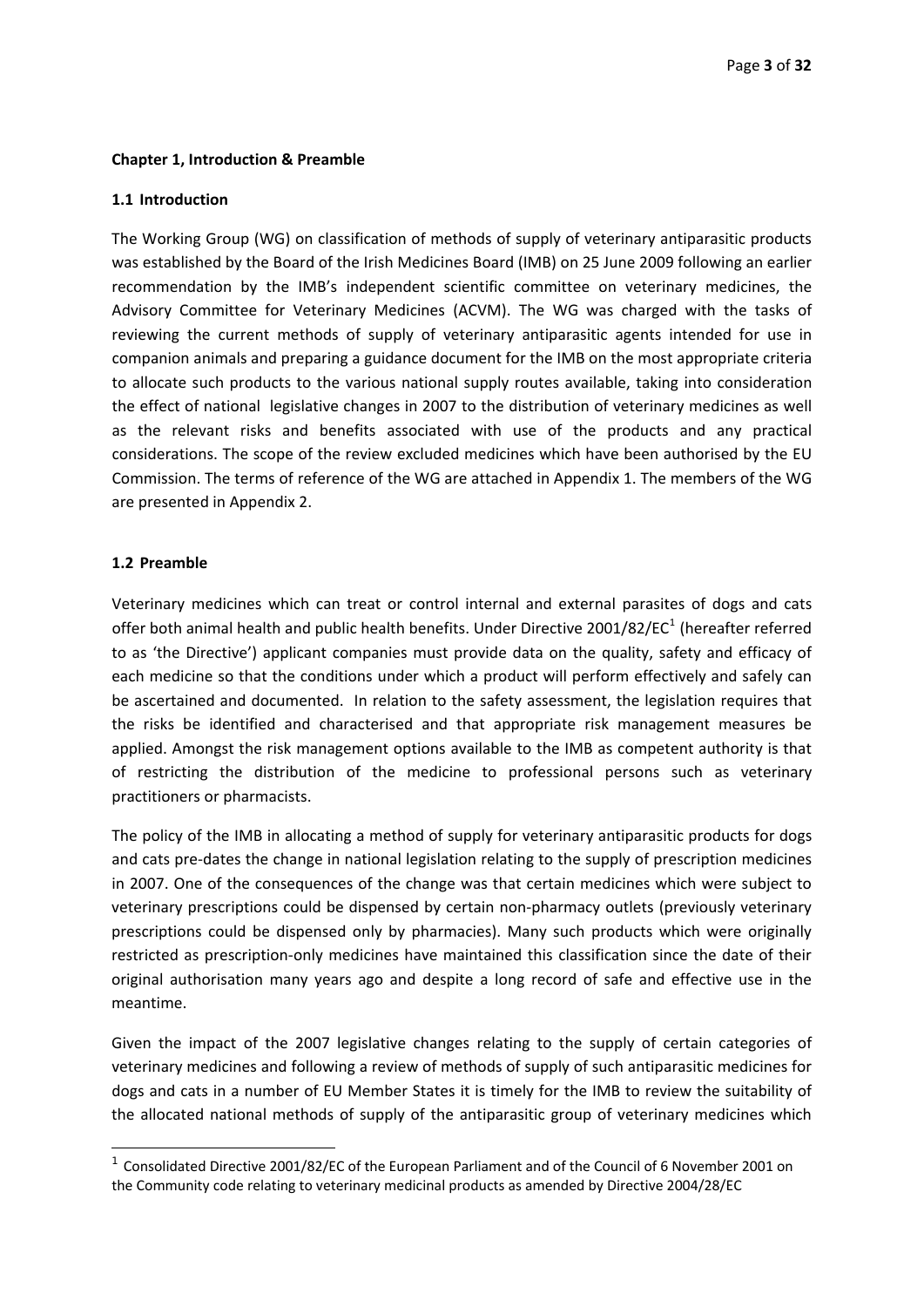<span id="page-3-0"></span>are used for routine or prophylactic use for the control of parasites in companion animals (even if only to confirm the suitability of the existing methods of supply). National legislation<sup>[2](#page-3-0)</sup> provides that antiparasitic drugs intended for use solely for aquarium fish, caged birds, homing pigeons, terrarium animals, small rodents, ferrets and pet rabbits may, following an application to the IMB, be exempted from the requirement of having an animal remedies authorisation. Therefore, this Report is concerned exclusively with recommendations for supply of antiparasitic medicines to dogs and cats.

As with all medicines there are certain risks related to the use of antiparasitic medicines and the IMB must, as the national competent authority, ensure that the risk mitigation measures are appropriate and sufficient. Risk mitigation measures have to take into account the intended target user group for the product and will include such controls as:

- The quantity or strength of drug available or amounts to be administered,
- The potential user exposure to the drug and the nature of the product container,
- The adequacy and prominence of product warnings and instructions,
- The adequacy of any literature accompanying the product advising on safe and effective use,
- The method of supply of the product to the end user,
- The need for professional involvement in their use (e.g. point-of-sale advice, need for prior diagnosis, administration).

In exercising its role, the IMB must be mindful of the proportionality of any new proposed restrictions, especially in relation to veterinary medicines which have been authorised for several years. However, the rationale for any approach should be clearly set out as the principles will form the basis for future decisions on new products in this sector.

It should be noted that all new veterinary medicines are authorised for an initial period of five years. Those that contain a new active substance are required to be restricted to supply on a prescription‐ only basis at the time of initial authorisation<sup>[3](#page-3-0)</sup> (see also section 3.3 of this report). After the initial five‐year period, an authorisation may, on application to the IMB and provided the benefit/risk balance underpinning it remains favourable, be renewed indefinitely thereafter. The principles enunciated in this document are expected to be applied at the time of renewal of the marketing authorisations for antiparasitic veterinary medicines for dogs and cats which are authorised nationally.

<sup>&</sup>lt;sup>2</sup> Regulation 3(3)(a)(ii) of the European Communities (Animal Remedies)(No.2) Regulations 2007 [SI No 786 of 2007]

<sup>3</sup> Article 67, Directive 2001/82/EC as amended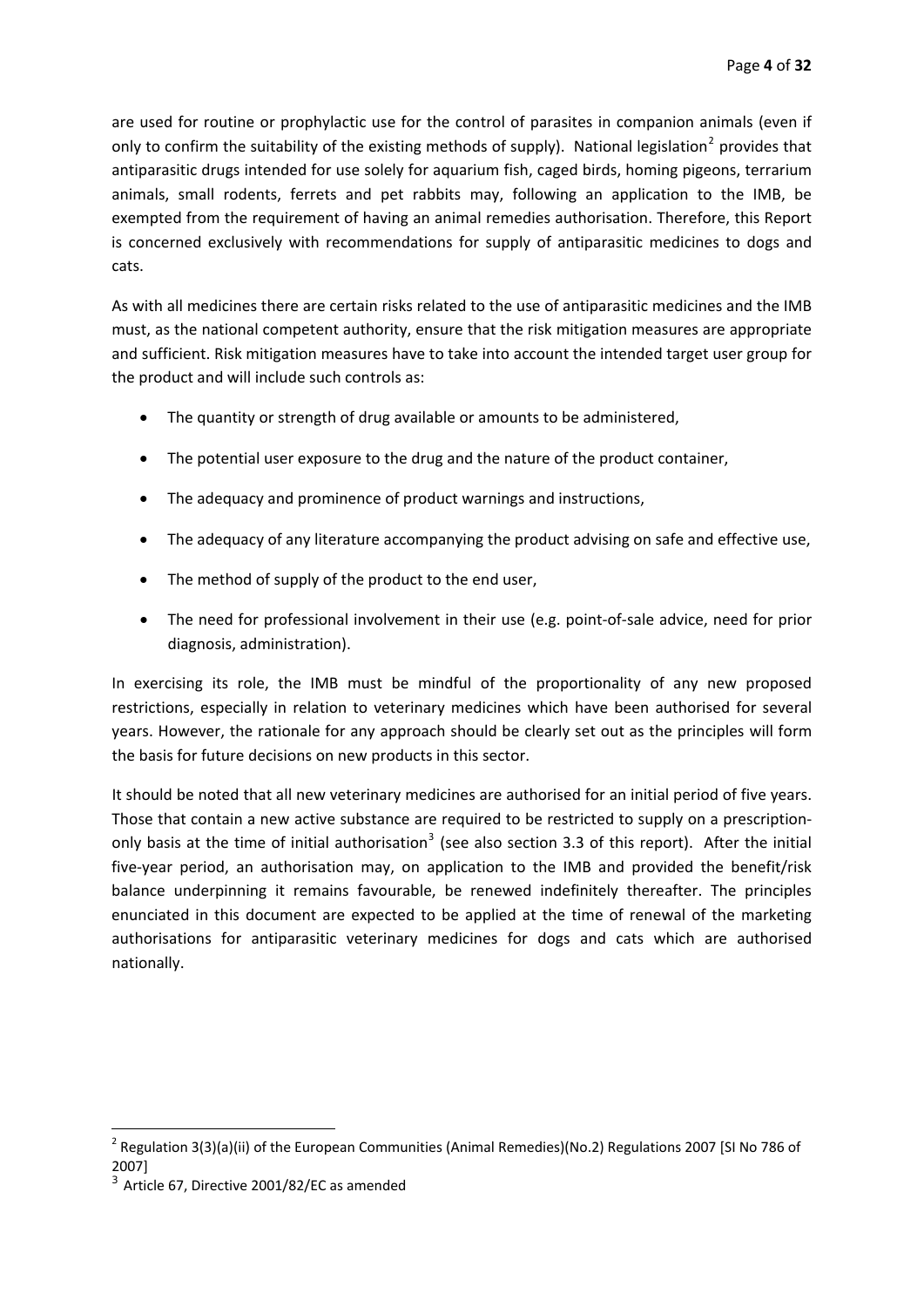#### <span id="page-4-0"></span>**Chapter 2, Background**

### **2.1 Historical Perspective on the Supply of Companion Animal Antiparasiticides in Ireland**

Until the mid 1980s there were limited controls on the supply of antiparasitic veterinary medicines in Ireland. Those which existed were based on a schedule of active ingredients e.g. the Poisons Regulations, 1983 and the Animal Remedies (Control of Sale) Regulations, 1985. Following the establishment of national legislation governing the authorisation of veterinary medicines in 1986, companion animal antiparasitic medicines were assigned supply routes varying from prescription control to general sale based either on the legal schedules or an evaluation of the risks involved in using the products concerned. In point of fact, many products were not assigned a method of supply by the Irish Medicines Board or its predecessor, the National Drugs Advisory Board, until the late 1990s by which time new legislation, the Animal Remedies Regulations, 1996 came into being. That legislation set out six supply categories as follows: Veterinary Surgeon use Only (VSO), Prescription Only Medicine (POM), Prescription Only Medicine Exempt (POM[E]), Pharmacy Sale (PS), Licensed Merchant (LM) and Companion Animal Medicine (CAM). The criteria applied by the IMB in allocating a suitable method of supply to veterinary medicinal products at that time are provided in Appendix 3.

The national legislation has been revised several times since the criteria were set.

## **2.2 Legal and Regulatory Constraints on the Distribution of Companion Animal Antiparasiticides In Ireland**

European Union legislative constraints and scientific principles on the supply of veterinary medicinal products are established under Article 67 of the Veterinary Directive<sup>[4](#page-4-0)</sup>. This states that:

*"Without prejudice to stricter Community or national rules relating to dispensing veterinary medicinal products and serving to protect human and animal health, a veterinary prescription shall be required for dispensing to the public the following veterinary medicinal products:* 

- *(a) those products subject to official restrictions on supply or use,*
- *(b) those products in respect of which special precautions must be taken by the veterinarian in order to avoid any unnecessary risk to the target species, the person administering the products to the animal and the environment,*
- *(c) those products intended for treatments or pathological processes which require a precise prior diagnosis or the use of which may cause effects which impede or interfere with subsequent diagnostic or therapeutic measures.*

*In addition, a prescription shall be required for new veterinary medicinal products containing an active substance that has been authorised for use in veterinary medicinal products for fewer than five years unless, having regard to the information provided by the applicant, or experience acquired in the practical use of the veterinary medicinal product, the competent authorities are satisfied that none of the criteria referred to in (a) to (c) apply".*

  $4$  Directive 2001/82/EC as amended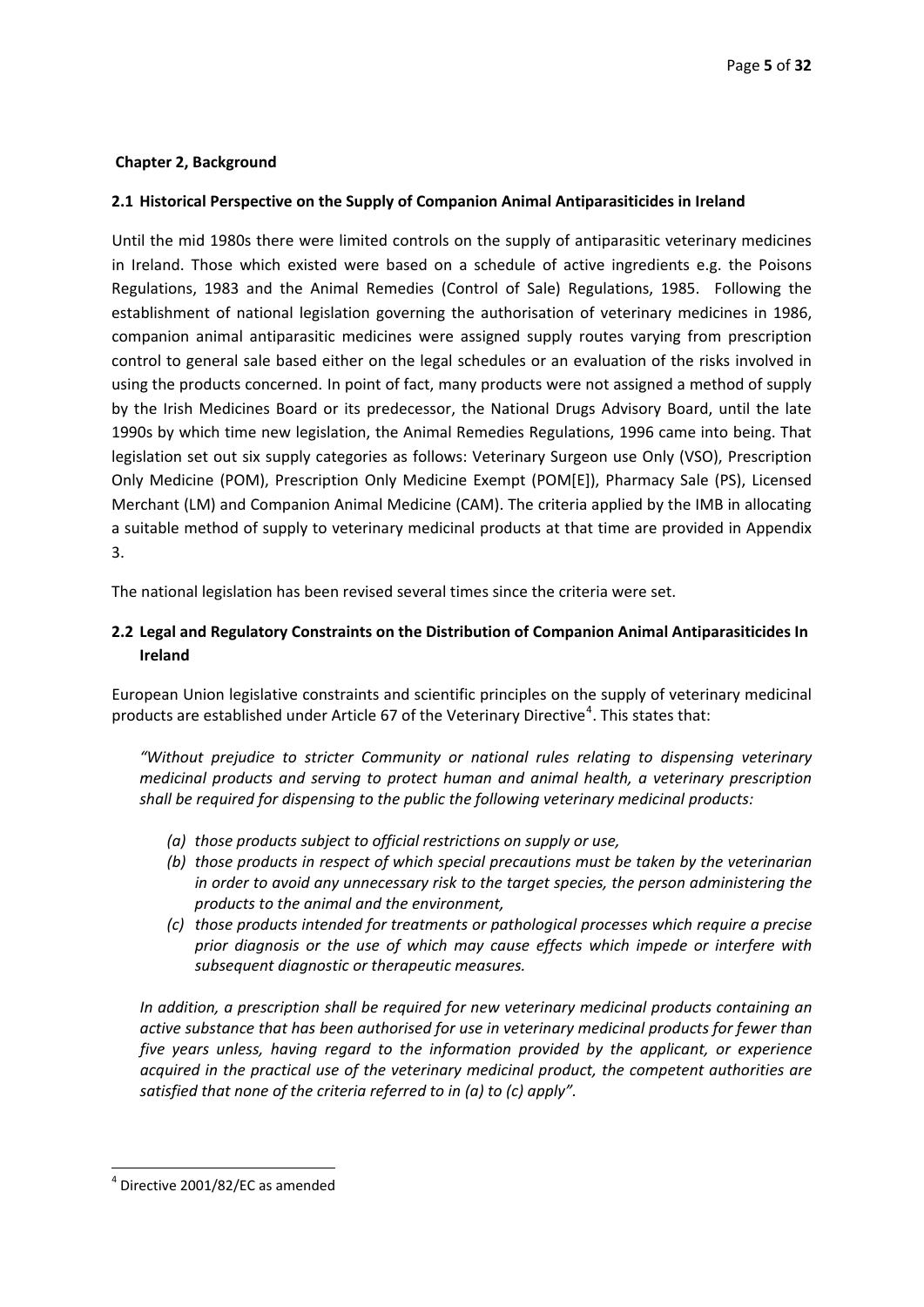<span id="page-5-0"></span>Article 68 of the Veterinary Directive states that Member States shall take all measures necessary to ensure that only persons empowered under their national legislation in force possess or have under their control veterinary medicinal products which have antiparasitic properties.

Current national legislation<sup>[5](#page-5-0)</sup> sets out seven supply categories for veterinary medicines authorised in Ireland. These are presented in Appendix 4 and the legislative criteria underpinning them are presented in Appendix 5. The IMB is obliged to follow specified criteria outlined in the legislation in designating a suitable route of sale. There are no criteria established by legislation relating to medicines which might be designated Licensed Merchant (LM) or Companion Animal Medicine (CAM).

At the time of initial drafting of this Report (April 2010) all antiparasitic products authorised for cats and dogs had been assigned to either POM or CAM routes (53 POMs and 47 CAMs).

## **2.3 Current Situation in Relation to the Distribution of Antiparasitic Agents for Companion Animals in Ireland**

The main interested parties involved in the dispensing and supply of antiparasitic products for companion animals in this country are the animal health industry itself, veterinary practitioners (either directly or under prescription for animals under their care), pharmacists (from pharmacies, either by the pharmacist or under the personal supervision of the pharmacist) and those licensed by the Department of Agriculture, Fisheries and Food (DAFF) either to supply animal remedies generally or to supply companion animal medicines specifically. While Licensed Merchants are entitled to supply companion animal medicines such products are typically not supplied through LM outlets.

The roles of the interested parties are described below.

#### *Animal Health Industry*

Veterinary manufacturers supply their products to users usually *via* a network of wholesalers to veterinary practitioners, pharmacists, Licensed Merchants and licensed CAM outlets. The animal health industry is not entitled to advertise prescription-only medicines to the public. However, it is entitled to promote and advertise antiparasiticides which are not subject to prescription‐control through relevant media to various end users. The distribution of veterinary medicines is governed by legislation and is under the control of the DAFF. A feature of the control exercised is a significant emphasis on record keeping and traceability of medicines from manufacturer through to user. Veterinary Practitioners, Pharmacists and Licensed Merchants are required to keep records of all animal remedies supplied (including those labelled CAM). However, companion animal medicine outlets which are registered with the Department of Agriculture, Fisheries and Food are not required to keep such records.

<sup>&</sup>lt;sup>5</sup> Schedule 1, Part 1 of the European Communities (Animal Remedies) (no. 2) Regulations 2007, (SI No. 786 of 2007)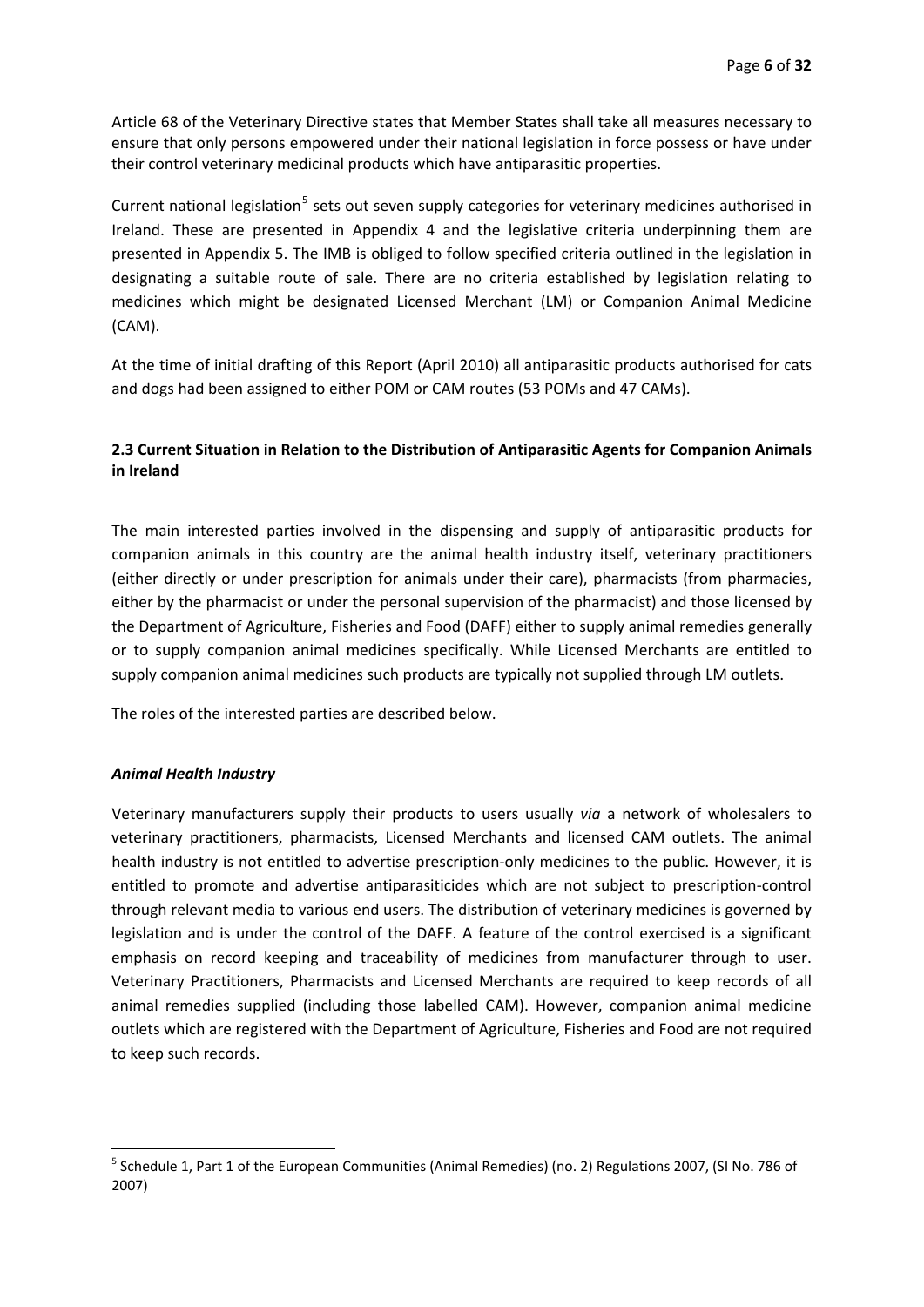#### <span id="page-6-0"></span>*Veterinary Practitioners*

This group plays a unique role in the control of veterinary medicines. Veterinary practitioners are trained in the control of diseases, in epidemiology and veterinary medicine. They are expected to have first-hand knowledge of animal diseases including any change in the local prevalence and expression of the disease. They are also expected to be familiar with the animal history and husbandry conditions. They also have knowledge of biosecurity measures and diagnostics as well as available vaccines and therapies and other methods for controlling disease. They are also expected to be in a position to evaluate the understanding and competence of the animal owner to adhere to advice given and to administer medicines. Veterinary practitioners are the profession qualified and authorised $6$  to conduct a clinical examination of animals. Only veterinary practitioners are entitled to write a veterinary prescription. In accordance with Regulation 28(6) of SI No. 786 of 2007, a veterinary practitioner does not have to write a prescription for companion animals under his care, where an offer to do so has been made but declined. Pending the lifting of a derogation in 2011, Veterinary Practitioners are required to certify the passports of dogs and cats entering the European Union and transiting from the European mainland to Ireland to ensure that such animals have received appropriate treatment for the control of ticks and the tapeworm *Echinococcus multilocularis*.

Veterinary practitioners are subject to annual registration with the Irish Veterinary Council and they must register their practice premises to ensure compliance with minimum standards. Those who fail to abide by the ethical and statutory rules in force or who fail to meet or maintain fitness to practice standards are liable to disciplinary procedures, including removal from the Register with consequential effects for their livelihood. If they fail to conform to the national legislation they may also face prosecution by the courts.

In accordance with the applicable legislation, where a prescription is written for a POM designated veterinary medicine, such prescriptions may be dispensed by the veterinary practitioner, by another veterinary practitioner within the same group practice, by a pharmacist or by a licensed merchant. As regards the supply of veterinary medicines which are designated POM, veterinary practitioners may supply such products only in respect of animals entrusted to their care and may not supply them to members of the general public whose animals have not been so entrusted. Veterinary practitioners are not entitled to supply medicines labelled LM to the general public unless the animals concerned have been entrusted to their care or unless an appropriate licence has been obtained from the DAFF. Veterinary practitioners are however entitled to supply antiparasitic products labelled CAM to the general public.

#### *Pharmacists*

Pharmacy undergraduates spend four years reading pharmacy to degree level. On graduation, pharmacists spend a further year under the supervision of a tutor pharmacist further developing their dispensing and advisory skills. All pharmacy graduates in Ireland undergo training in veterinary pharmacy. They are therefore trained and competent to give advice on all medicines and are an easily accessible resource for the public seeking such advice. All pharmacists and pharmacies within

<sup>6</sup> Veterinary Practice Act 2005, No. 22 of 2005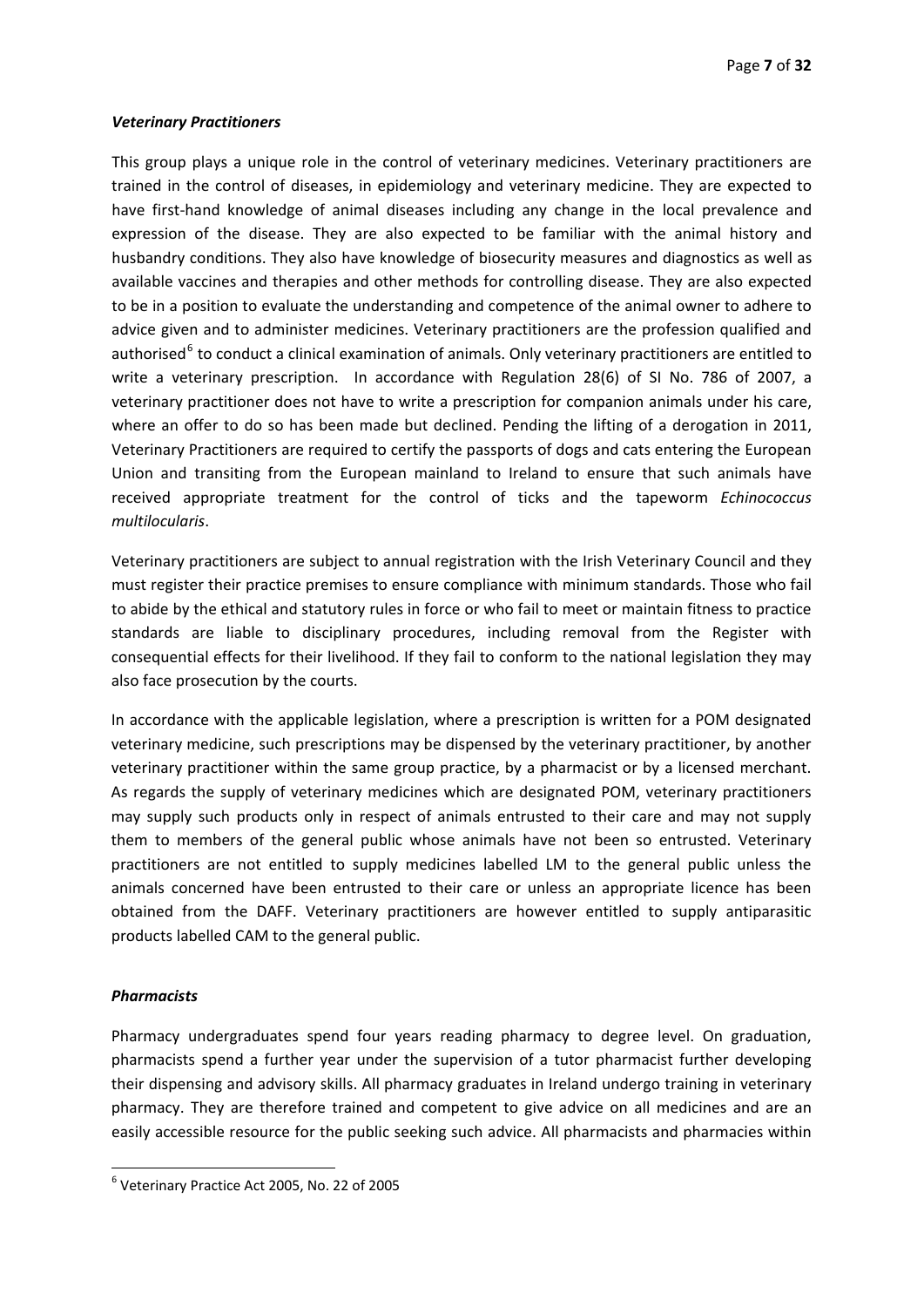<span id="page-7-0"></span>the State are now subject to annual registration with the Pharmaceutical Society of Ireland (PSI)<sup>[7](#page-7-0)</sup>. Pharmacists must undertake continued professional development and are also subject to fitness to practice provisions. Each pharmacy must comply with regulations and standards specified by legislation through adherence to codes of conduct issued by the PSI. Those who fail to abide by the ethical and statutory rules in force or who fail to meet or maintain fitness to practice standards are liable to disciplinary procedures, including removal from the Register with consequential effects for their livelihood. Pharmacists and pharmacies may also be prosecuted in the courts for failing to comply with the legislative requirements.

A pharmacist may supply veterinary medicines classified as POM products to the public on foot of a veterinary prescription. A pharmacist may supply veterinary medicines labelled as POM(E) to members of the general public provided that the veterinary medicine in question is dispensed in person by the pharmacist. Veterinary medicines labelled as LM or CAM may be also supplied to the public (with or without prescription) from a pharmacy shop. Veterinary medicines labelled as 'Pharmacy Sale' (PS) may also be supplied from a pharmacy shop, although such products need not be dispensed by the pharmacist in person.

It is estimated that, at present, the majority of the 1700 registered pharmacies in the State are involved in supplying veterinary medicines for use in companion animals.

### *Licensed Merchants*

The national legislation provides that endo‐ and ecto‐ parasitic veterinary medicines can be supplied *via* licensed merchants in two situations:

- 1. Those which are regulated as CAM or LM products may be supplied to the general public without prescription.
- 2. Those which are regulated as POMs, provided a veterinary prescription has been issued for the product specified. While licensed merchants typically supply medicines intended for food-producing animal species, the legislation does not discriminate between antiparasitic medicines for livestock and those intended for dogs and cats. Therefore, such outlets may also dispense antiparasitic medicines labelled POM and intended for dogs and cats (on foot of a valid prescription).

Licensed merchants are not entitled to supply medicines labelled as POM(E).

The licensed merchant trade is operated both by private merchants and by co-operative societies. Only those premises which meet specified standards established by the DAFF and where a retail assistant trained and accredited as a 'responsible person' is present are deemed to qualify as LM.

Persons engaged by licensed merchants to retail antiparasitic medicines are not ordinarily members of a regulated professional body and are not therefore subject to fitness to practice sanctions in the event of lack of conformity with legislative requirements. However, LMs are regulated by the DAFF and as such are subject to inspection by authorised officers of DAFF whereby their licences may be

  $<sup>7</sup>$  Pharmacy Act 2007, No. 20 of 2007</sup>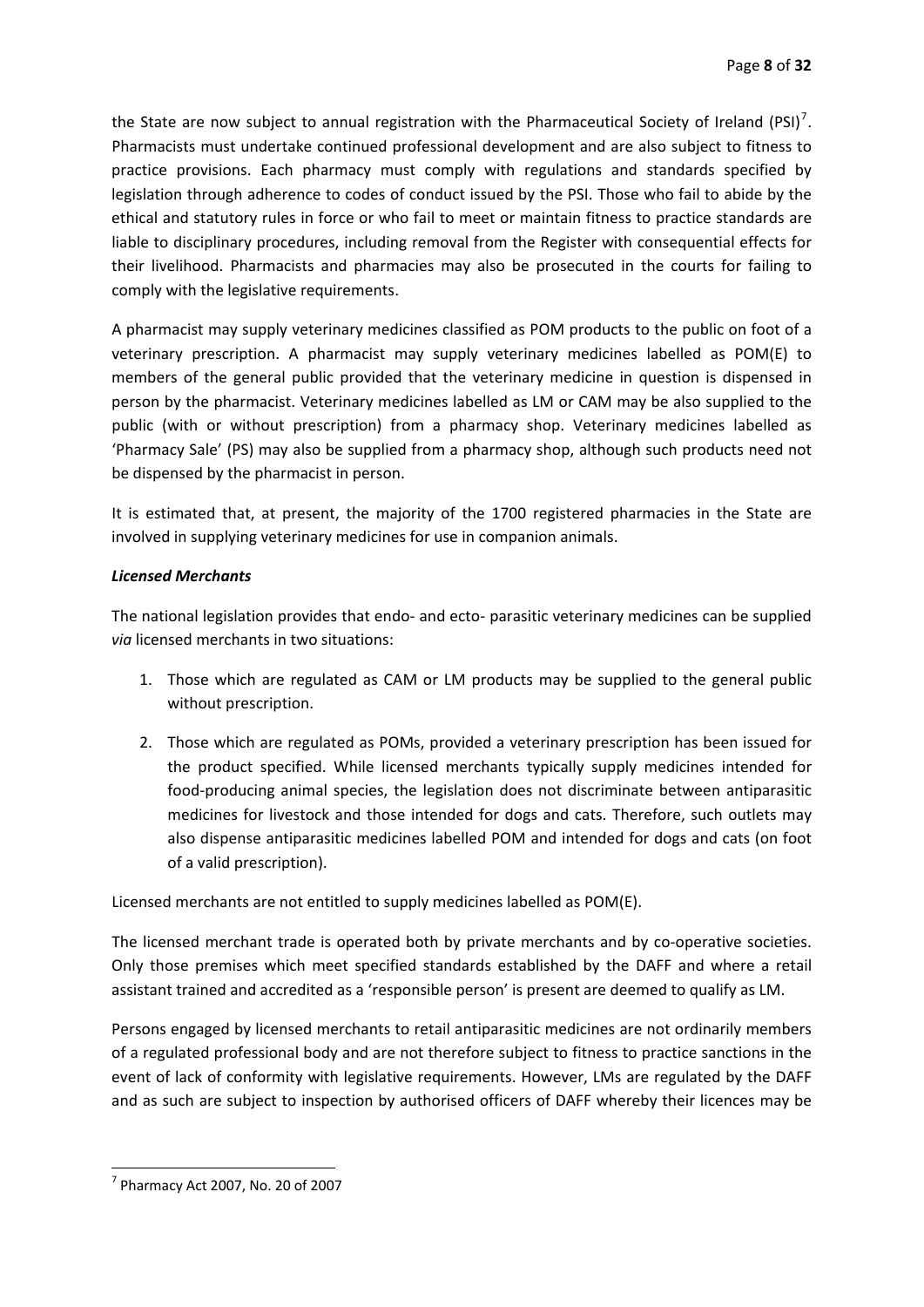suspended, varied or revoked by the Minister if necessary. They may also be subject to prosecution in the courts if they fail to uphold their legal requirements.

#### *Companion Animal Medicine Sellers*

The DAFF has registered some 450 CAM sellers. Currently, there is no requirement for any inspections of premises or vetting of applicants. Unlike the position of other retailers and veterinary practitioners supplying companion animal medicines, a CAM seller is not required to keep records of purchases and sales. Persons engaged as CAM sellers of retail veterinary antiparasitic products are not ordinarily members of a regulated professional body and are not therefore subject to fitness to practice sanctions in the event of lack of conformity with legislative requirements. However, CAMs are registered by the DAFF and as such their registrations may be suspended or revoked by the Minister if necessary. They may also be subject to prosecution in the courts if they fail to uphold their legal requirements.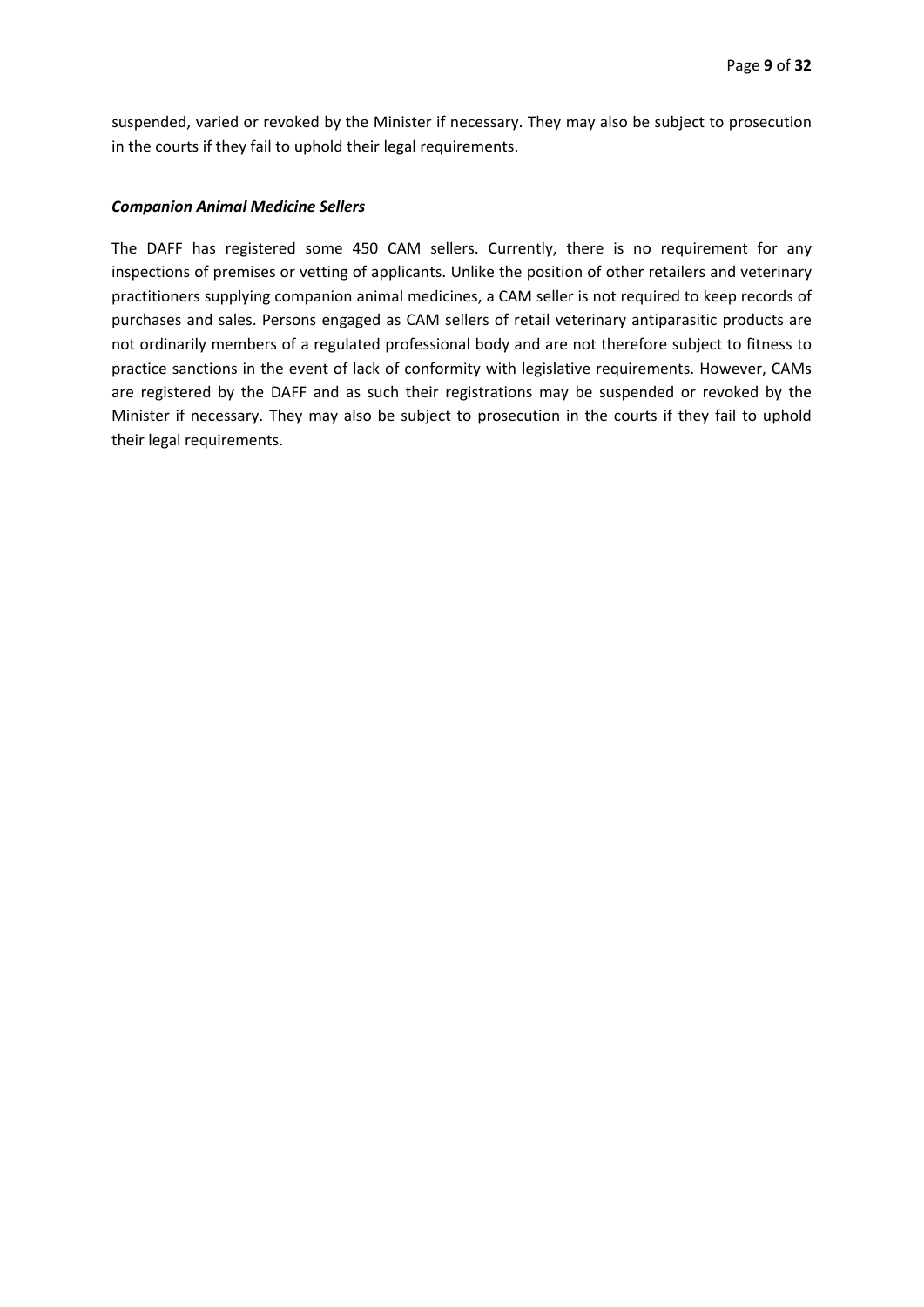### <span id="page-9-0"></span>**Chapter 3, Problem Analysis**

#### 3.1 Scope

In order to understand the impact of the route of supply category on the benefits and risks associated with use of antiparasitic medicines the WG considered the situation insofar as it might affect animal welfare, as well as the risk implications related to the use of the products, including zoonotic risks and related matters. In the knowledge that any change to the route of supply will have a consequential impact on the wider availability of the products concerned, while restricting products might act as a barrier to remove potentially useful veterinary medicines from the casual reach of the public, the risks are further considered hereunder.

### **3.1.1 Zoonotic considerations**

Several parasites of dogs and cats may be transmitted to humans and therefore pose a potential zoonotic risk. These include *Toxocara* spp. in particular, although infestations with parasites not native to Ireland e.g. *Echinococcus* spp. might also occur exceptionally. Regular treatment of animals with appropriate medicines is necessary to minimise infestation pressure, while control of the parasitic eggs and larvae in the environment is needed to reduce the zoonotic risks. Such risks are greatest in young children and in immunocompromised individuals.

No direct risk to humans from ticks attached to dogs or cats has been reported. Lice are host specific and are not considered to present a zoonotic risk. However, fleas are capable of transferring easily between animals and humans.

#### **3.1.2 Resistance**

Although anthelmintic resistance is a developing issue in respect of livestock and bloodstock, there have been few documented reports of anthelmintic resistance in dogs and cats<sup>[8](#page-9-0)</sup>. Concern has been expressed however<sup>[9](#page-9-0)</sup> that the use of regular anthelmintic treatments for dogs, regardless of their ages and without any association with a particular parasite or strategy might hasten the appearance of drug resistance. The European Scientific Counsel on Companion Animal Parasites (ESCCAP)<sup>[10](#page-9-0)</sup> recommends that treatment strategies for anthelmintics avoid excessive or unnecessary worming and be risk‐based rather than blanket‐based.

There have not been any proven cases of resistance or treatment failure concerning the treatment of ticks or insect dwellers in companion animals. However,  $ESSCAP<sup>11</sup>$  $ESSCAP<sup>11</sup>$  $ESSCAP<sup>11</sup>$  recommends that unnecessary treatments be avoided and rotations between drug classes at intervals of one to two years be considered.

<sup>8</sup> Koop, S. 2008. Pyrantel Resistance in the Canine Hookwork, *Ancylostoma caninum. PhD Thesis*, School of Veterinary Science, University of Queensland. (http://espace.library.uq.edu.au/view/UQ:159784)<br>
<sup>9</sup> Thompson R.C.A. and Roberts, M.G. 2001. Does pet helminth prophylaxis increase the rate of selection for

drug resistance? *Trends in Parasitology,* 17 (12), 576-578.<br><sup>10</sup> European Scientific Counsel Companion Animal Parasites, Guideline 1, December 2006,

<sup>(</sup>http://www.esccap.org/index.php/fuseaction/download/lrn\_file/001-esccap-guidelines-ukfinal.pdf)<br><sup>11</sup> European Scientific Counsel Companion Animal Parasites, Guideline 3, March 2009,

<sup>(</sup>http://www.esccap.org/index.php/fuseaction/download/lrn\_file/esccap‐ecto‐guidelines‐27march09.pdf)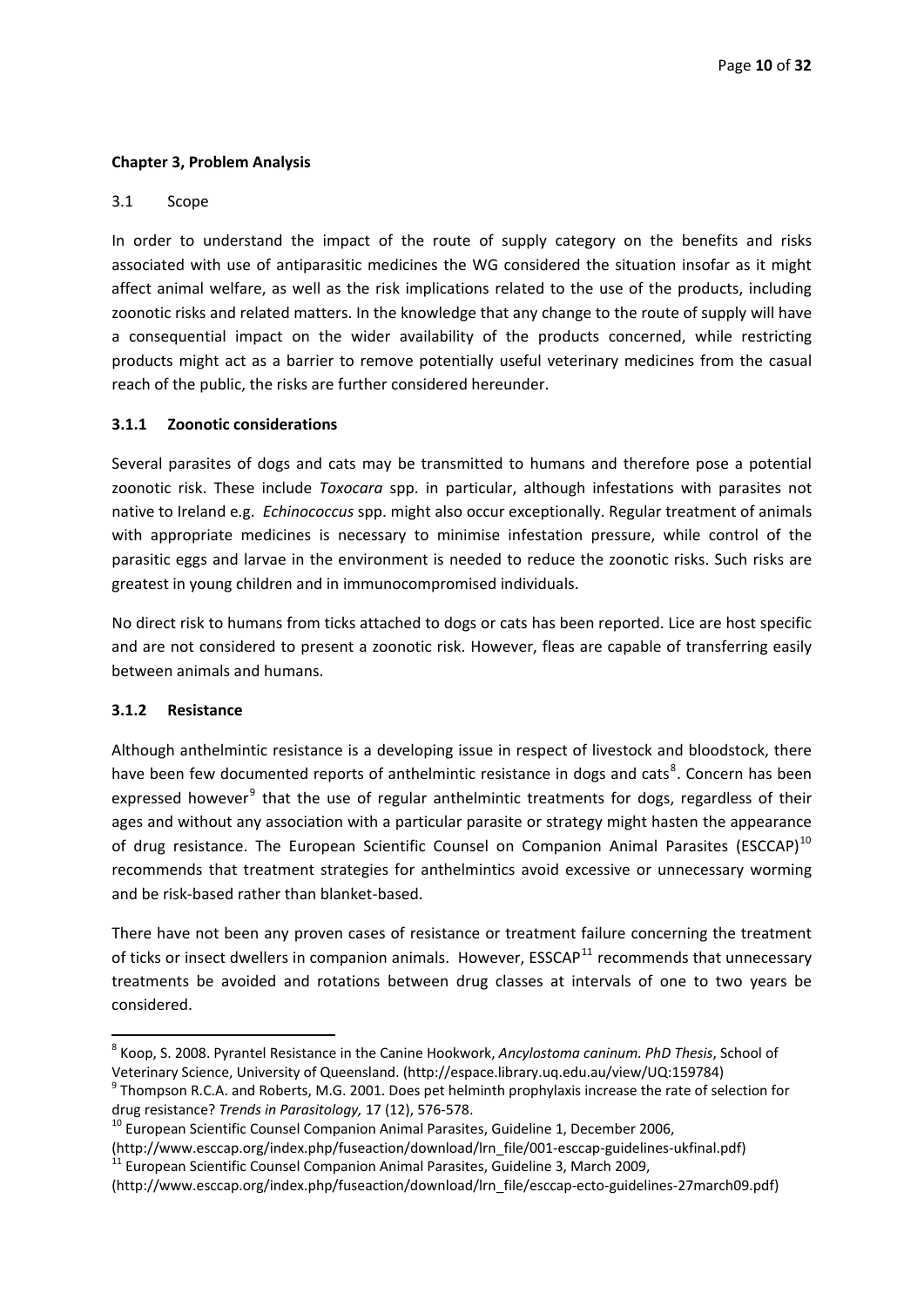### <span id="page-10-0"></span>**3.1.3 Benefit risk assessment**

An evaluation of the benefit:risk balance of the product is an integral part of the assessment procedure<sup>[12](#page-10-0)</sup> which takes place before a marketing authorisation is granted. This analysis is a complex process based on the intended use and the indications of the product with respect to its overall safety. The risk assessment considers any risk relating to the quality, safety and efficacy of the product as regards animal or human health and any risk of undesirable effects on the environment as well as the adequacy of risk management or risk mitigation measures.

An assessment of the user exposure is made as part of the benefit : risk assessment. This involves consideration of the relevant exposure scenarios as well as the frequency of such exposures which are likely to arise in using the product. When there is a predicted risk for the user, any proposed measures for risk reduction are evaluated for their effectiveness and practicality. In the case of medicines for companion animals, the risks to persons and children living in close proximity to animals is considered.

In respect of veterinary medicinal products which have been authorised for more than five years, the benefit: risk assessment might not be well‐described (as this has only been a relatively recent requirement of the authorisation process). However, the existence of a marketing authorisation with its attendant conditions is testimony to the existence of a favourable benefit: risk balance and to the method of supply established.

### **3.1.4 Internet selling**

The IMB considers that there is a risk that any medicine supplied from orders made over nonlicensed internet sites might be counterfeit and advises caution in this regard. In the case of animal remedies, national legislation<sup>[13](#page-10-0)</sup> allows such trade provided the supplier has been granted an internet retail licence by DAFF. It is a requirement of the licence that the DAFF approved licence number is displayed on the website. Only veterinary medicines designated with a route of sale ‐ *Licensed Merchant (LM)* ‐ or ‐ *Companion Animal Medicine (CAM)* ‐ may be sold under an internet sales licence.

## **3.1.5. Advertising**

Article 85(3)(a) of Directive 2001/82/EC prohibits the advertising to the general public of veterinary medicinal products which are available only on prescription. Animal remedies of non‐prescription status can be directly advertised to the general public.

## **3.2 Position of Other EU Member States**

The WG noted that the operation of prescription controls is not harmonised within the European Community. It appears that procedures for prescribing and dispensing veterinary medicines vary widely between Member States. From a national perspective, this matter is of greatest significance

<sup>&</sup>lt;sup>12</sup> Recommendation on the Evaluation of the Benefit-Risk Balance of Veterinary Medicinal Products, 20 April 2009, Committee for Medicinal Products for Veterinary Use, European Medicines Agency,

<sup>(</sup>http://www.ema.europa.eu/pdfs/vet/euleg/24849907enfin.pdf)<br> $^{13}$  Regulation 36 (3)(a) of SI No. 786 of 2007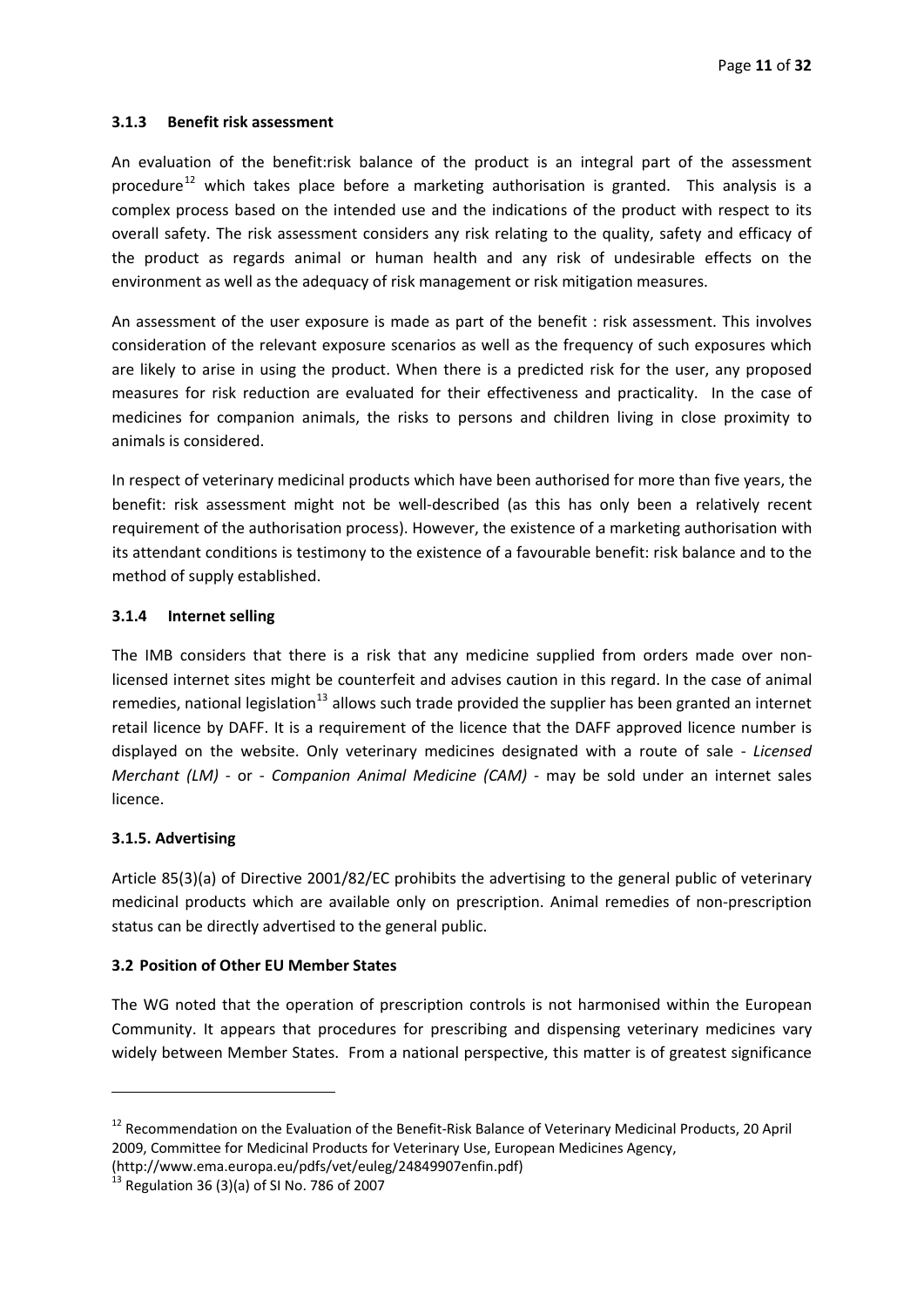<span id="page-11-0"></span>in respect of those veterinary medicines which have a joint UK/Irish label and where the existence of specific national codes representing the approved route of supply in each territory is different and potentially confusing. Given the fact that each authority has independence in deciding the appropriate method of supply and that national legislation governing the controls imposed differ between UK and Ireland, this situation must be tolerated. In fact, the situation in the UK is dynamic with the routes of supply of products for companion animals under review currently.

The routes of supply of anthelmintic and ectoparasitic medicines for dogs and cats within the European Economic Area vary between countries. In some Member States (e.g. Greece, Norway) all such products are supplied on prescription. For the majority of Member States (e.g. the UK, Denmark, Germany, Spain, the Netherlands, Italy, the Czech Republic, Slovakia, Slovenia and Finland) the situation is mixed, with some products being supplied on prescription and others (typically collars) not. For a few Member States (e.g. Portugal, Sweden, Hungary, Romania, such products are available from licensed shops or pharmacies. In respect of several Member States (e.g. the UK, France, Portugal, Slovakia and Finland) there are ongoing developments which are expected to result in changes to the regulatory regime over the coming years.

### **3.3 Additional Considerations**

Though outside the scope of this review, it is noted that all veterinary medicines for companion animals which have been authorised under the EU's centralised procedure have, up to now, been designated a prescription route of supply. The European Medicines Agency (EMA) has acknowledged<sup>[14](#page-11-0)</sup> that Marketing Authorisation Holders should have the opportunity to change to a less restrictive classification five years post-authorisation where there is adequate assurance that such a change would not lead to safety problems and provided that the requirements of Directive 2001/82/EC are met and has proposed criteria for this (Appendix 6). The document is expected to be finalised during the summer 2010.

The WG observed that other professional persons in Ireland, e.g. veterinary nurses and pharmacists might have an interest in prescribing veterinary medicines. However, the current legislative situation does not provide for veterinary nurses or pharmacists to write prescriptions and the WG decided that this was outside of its remit.

The WG noted that since the inception of the IMB's pharmacovigilance monitoring system in 1989 there have been few adverse reactions reported to the IMB concerning companion animal antiparasitic agents. On the basis of the causality assessments conducted by the IMB in relation to the reports received since 2000, the WG was of the opinion that apart from spot‐on formulations of permethrin where some adverse reactions associated with the administration of the product in cats (contrary to the product marketing authorisations concerned) were reported, the available information did not call into question the general suitability of the method of supply assigned. In respect of the spot‐on formulations of permethrin, it was noted that even where the products were contraindicated for cats, there were several instances reported where a member of the general

<sup>&</sup>lt;sup>14</sup> Draft Guideline on the Change of Classification of Veterinary Medicinal Products Authorised by the Community, European Medicines Agency, 17 September 2009. (http://www.ema.europa.eu/pdfs/vet/regaffair/43050909en.pdf)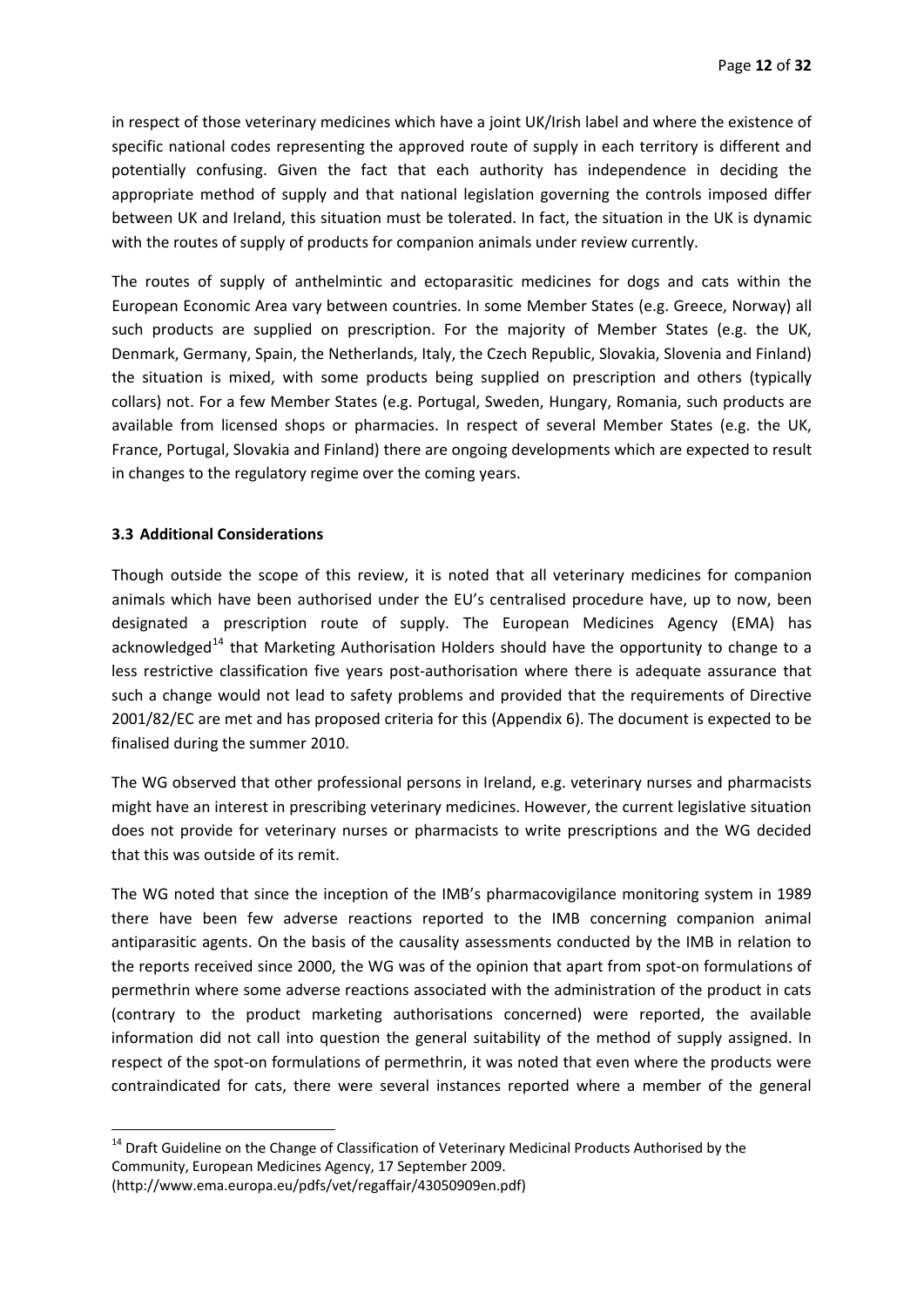public used preparations authorised only for dogs as a treatment for cats, often with serious, or fatal outcomes. The WG was of the opinion that it was prudent to restrict such products in the circumstances in order to safeguard the welfare of cats.

#### **3.4 Methodology Used and Feedback Analysis**

A public call for submissions was posted on the IMB website on 24 September 2009. The WG also made a call for submissions by contacting 24 potentially interested parties. A total of six written submissions were received (see Appendix 7). Where issues were identified, further clarification was requested and provided.

The survey of routes of supply which apply in other EU Member States was undertaken on 2 March 2010.

On the 31 March 2010 concerned companies and interested stakeholders were contacted for their observations on the proposed criteria and the proposed route of supply. Two external contributions were received prior to the deadline of 26 April 2010.

#### **3.5 Perspective of Interested Parties**

Interested parties, in general, put forward opinions which supported their own interests.

Some felt that the current routes were overly restrictive and anti-competitive, noting that similar products licensed for human use in Ireland were available from pharmacies as over‐the‐counter remedies. It was proposed that the supply of antiparasitic products be not more restrictive than is the situation currently and that it was preferable to maintain access to such products rather than risk that animals would be untreated.

Others felt that given the diversity of the weight range, physiological and clinical status of animals and the lack of familiarity of certain owners with particular product presentations, there was a likelihood that owners would administer products incorrectly, thereby placing the animal, themselves and others at increased risk. There was also a view that anthelmintic resistance might increase if greater access (and wider advertising) was given to such products and that there was an important educational role in animal and public health which could be compromised by more liberal access.

Concern was also expressed regarding the impact of any change on medicines availability in Ireland, were it to result in a loss of harmonised labels between Ireland and the UK. In fact, this concern appears misplaced as the routes of supply of veterinary medicines differs between the UK and Ireland and this has not acted as a barrier to the achievement of a common UK/Irish label where the two national routes of supply are given.

Finally, it was noted that permethrin-containing spot-on formulations which were authorised for use in dogs in various Member States had been reported to cause significant adverse reactions when used inappropriately in cats. It was recommended that consideration be given to such events in contemplating any change to the supply category of these products in Ireland.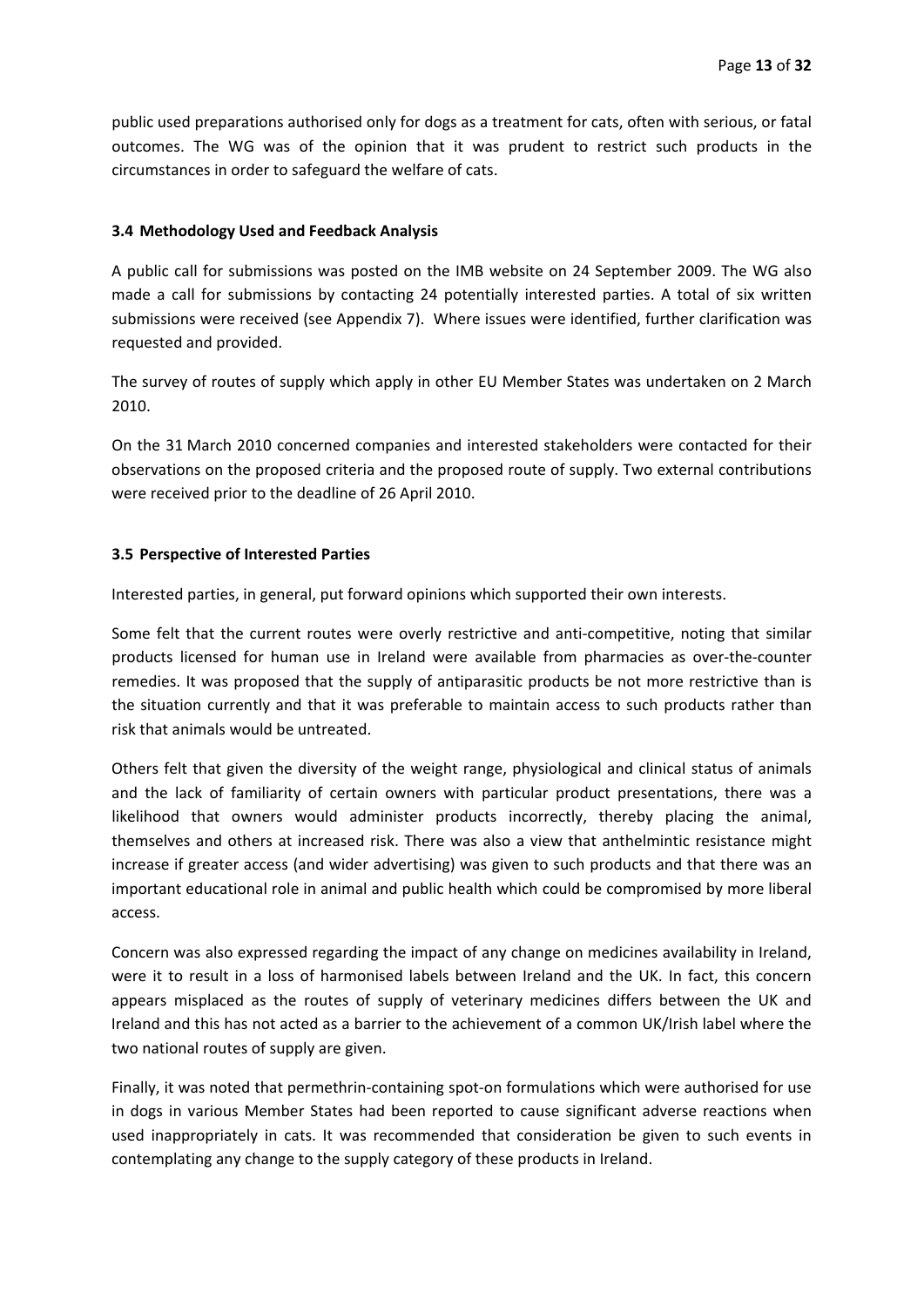#### **3.6 Observations of the Working Group on the submissions received**

The WG noted that although anthelmintic resistance was a potential risk, in practice there was little evidence to date that this was a problem in companion animals. The WG noted the polarity of opinions and the rationale for them. The WG noted that it would be up to the IMB to implement any recommendations for change in the method of supply, and that any criteria should be objective and scientifically based. The WG appreciated the need to avoid any increased risk to animal welfare, such as that which might occur if spot-on products containing permethrin were derestricted, given the experience of adverse reactions to such products in cats even though the products concerned were labelled for use in dogs.

Regarding the contributions received following the second consultation on the draft criteria and the effect that the proposed criteria would have on particular products, the WG considered that the risks for owners of companion animals of self‐selection of antiparasitic medicines for dogs and cats was different to that pertaining to the use of such types of medicines by livestock farmers. Typically, pet owners have limited experience and varying knowledge of the risks in handling and using veterinary medicines while farmers are expected to be familiar with handling veterinary medicines and agrichemicals.

The WG confirmed its view that permethrin‐containing anti‐parasitic products which were supplied as spot-on formulations for dogs should be regulated as POMs, given the potential for serious adverse reactions if used off-label in cats. The WG noted that, to its knowledge, a safe concentration limit had not been documented for other formulations of permethrin in cats. The WG decided that in the absence of any reports of suspected adverse reactions regarding non spot‐on formulations of permethrin currently on the market the restriction of the legal category of supply is not necessary. The WG recommended that the IMB continue to monitor the position regarding the safety of permethrin in cats and stressed that the approach taken in this instance should be understood in the context of existing products only.

The WG accepted that where a specific indication which required a diagnosis by a veterinary practitioner was listed as an indication for use (e.g. flea allergic dermatitis), the product in question should be restricted to supply as a POM. However, where this would be the only criterion which led to a restriction as a POM product, should the indication be removed, the product concerned or a generic copy without the indication could be de‐regulated to that of a POM(E) product.

As a consequence of application of the proposed criteria, the WG changed the proposed classification in respect of a number of products on the basis of comments received. The WG noted that any change to the method of supply of a particular product to conform to its proposed recommendation would be the subject of an application to vary the existing marketing authorisation and would not be automatically applied.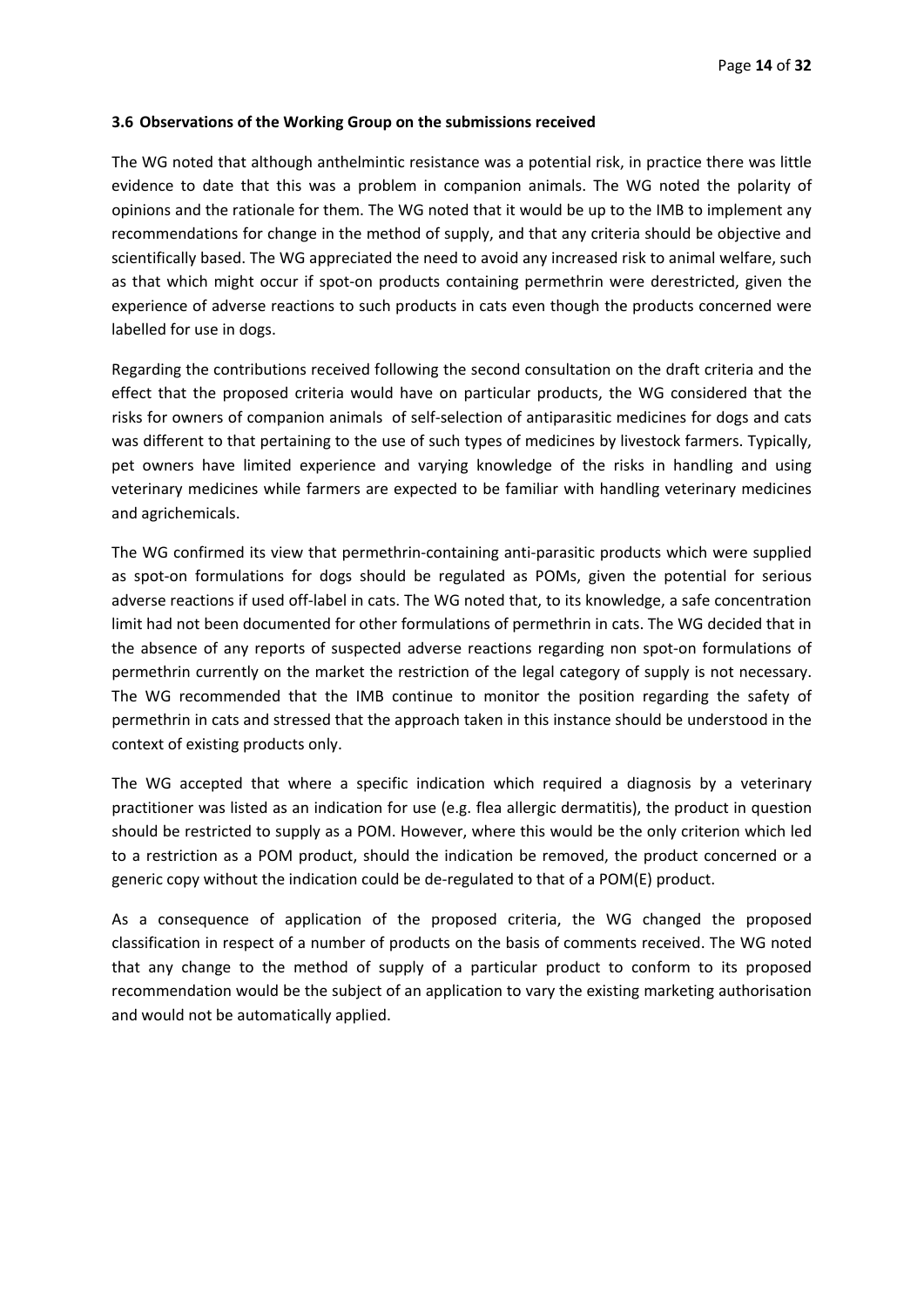### <span id="page-14-0"></span>**Chapter 4, Conclusions, Proposed Classification Criteria and Impact Analysis**

#### **4.1 Conclusions**

The WG noted that although there were potentially seven supply categories available to the IMB for antiparasitic products for companion animals, in practice only two (POM and CAM) had been used. The WG noted that a balance should be achieved between the availability of suitable medicines for routine use in otherwise healthy animals on the one hand and the need to ensure professional input and advice to safeguard animal and public health and welfare on the other. The WG also noted that the situation was not harmonised in the EU and that the matter was under review in the EMA and some Member States. The WG noted that the risk of resistance was largely theoretical. In reviewing the various risks posed by veterinary medicines which have been on the market in Ireland for several years the WG was mindful of the conditions which must be met before applying the precautionary principle<sup>[15](#page-14-0)</sup>, particularly in cases where no adverse reactions have been reported to the IMB.

The WG noted certain peculiarities in respect of national legislation on animal remedies, whereby antiparasitic products designated as prescription‐only could be supplied on prescription by veterinary practitioners, pharmacists and licensed merchants but not advertised to the public while products designated POM(E) could be supplied only by veterinary practitioners and pharmacists but could be advertised to the public. The WG also noted that unlike other retailers of veterinary medicines, retailers registered to supply CAM‐designated products did not have to keep records of batch numbers of stock purchases and sales.

Taking into consideration:

- the criteria set out in 4.2 below,
- the hazard characteristics of the active substances containing in the individual products,
- the associated potential risks for animals, users, those in contact with animals and risks to the environment,
- the history of use of the products in Ireland,
- the history of use of the active substances in the European Union,
- the effect of any change on the advertisement of the products to the public

the WG made a number of recommendations for changes to the existing supply categories as set out in Appendix 8.

## **4.2 Proposed Classification Criteria**

The allocation of a 'Veterinary Practitioner Only (VPO)' status is considered appropriate for a nationally authorised animal remedy when the benefit/risk assessment is very finely balanced or when there is a need for particular skill or training in the administration of the animal remedy in order to avoid unnecessary risk to the target animal or the person administering the product to the animal. Experience to date suggests that this category has never been necessary for antiparasitic products for dogs and cats.

<sup>&</sup>lt;sup>15</sup> Hygeia Chemicals Ltd v Irish Medicines Board, Supreme Court of Ireland, 27 January 2010 (http://www.bailii.org/ie/cases/IESC/2010/S4.html)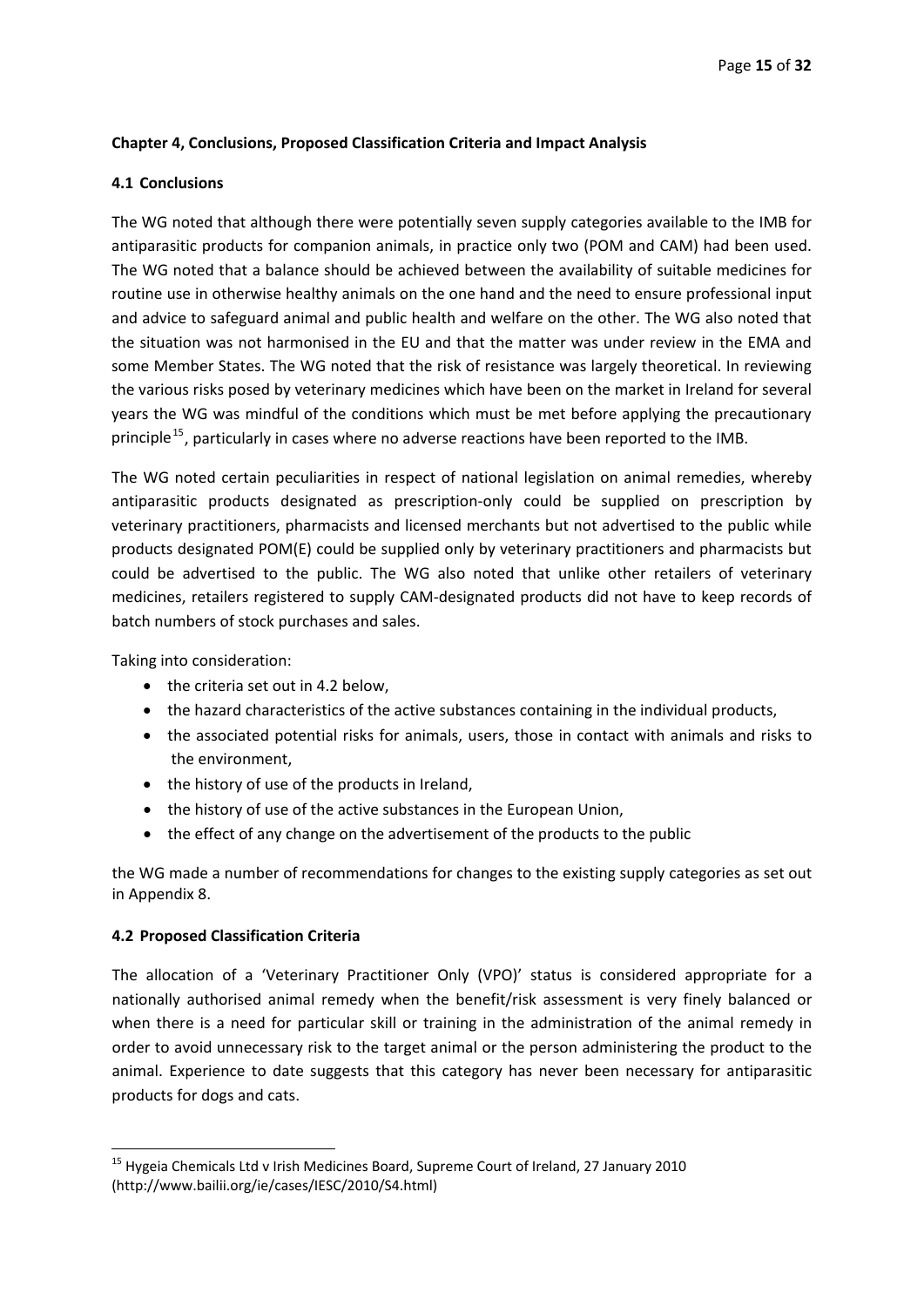The allocation of a prescription-only-medicine (POM) status is considered appropriate for a nationally authorised animal remedy when any of the conditions below are met:

- (a) the product contains a new active substance.
- (b) the administration of the product requires particular knowledge or skill in using the product which is unlikely to be learnt following demonstration by a veterinary practitioner;
- (c) a precise diagnosis prior to treatment is required for the product with certain indications;
- (d) the product presents a direct risk, if administered incorrectly, to the animal or animals treated, to the person administering the product or to the environment;
- (e) another veterinary medicinal product containing the same active substance has previously been the subject of frequent serious adverse event reporting;
- (f) there are known contraindications relating to the use of other commonly used veterinary medicinal products;
- (g) the product may impede or interfere with a subsequent diagnosis or therapeutic measures*.*

The rationale for this approach is that it is in accordance with national legal requirements and scientific principles of risk management.

The allocation of a prescription-only-medicine (exempt)[POM(E)] status is considered appropriate when the conditions below are met:

- (a) the administration of a particular product requires particular skill in using the product which can be explained to animal owners by a pharmacist;
- (b) the product presents a risk, if administered incorrectly, to the animal or animals treated, to the person administering the product or to the environment;
- (c) there is a risk to animal health as regards the development of resistance to anthelmintic substances where the veterinary medicinal products containing those substances are used incorrectly;
- (d) the summary of product characteristics of the veterinary medicinal product contains warnings of potential serious side effects deriving from its correct use;
- (e) the veterinary medicinal product is subject to special storage conditions.

The rationale for this approach is that it is in accordance with national legal requirements and scientific principles of risk management.

The allocation of a companion animal medicine (CAM) status is considered appropriate when the conditions below are met:

- (a) no particular skill is needed to use or administer the veterinary medicinal product;
- (b) there is no risk to the animal or animals treated, to the person administering the product or to the environment;
- (c) the summary of product characteristics of the veterinary medicinal product does not contain warnings of potential serious side effects deriving from its use;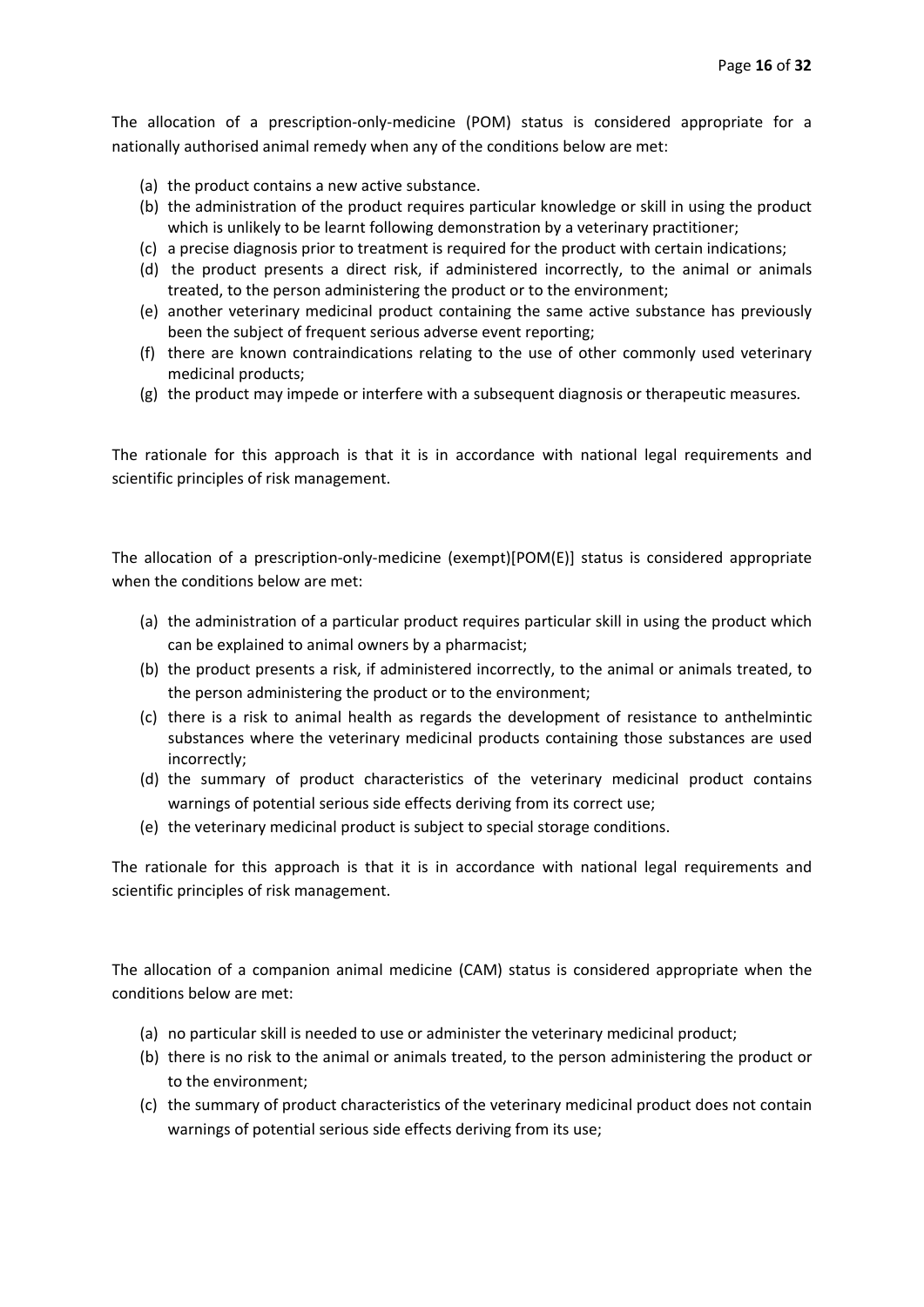- <span id="page-16-0"></span>(d) the product itself or other veterinary medicinal product containing the same active substance have not previously been the subject of frequent serious adverse reaction reporting;
- (e) the veterinary medicinal product is not subject to special storage conditions.

The rationale for this approach is that it is in accordance with national legal requirements and scientific principles of risk management.

The WG was of the opinion that it would be potentially confusing for stakeholders and animal owners, as well as being unnecessary, to propose criteria for the allocation of antiparasitic products uniquely for the category of pharmacy sale. This category is similar to prescription-only-medicine (exempt) in its requirements, and such fine tuning was seen as an over‐complication and not adding any additional benefits or safeguards.

#### **4.3 Impact Assessment**

The WG noted in respect of the list of products concerned for dogs that the existing supply category was deemed satisfactory for 65 of 75 medicines<sup>[16](#page-16-0)</sup>. For 10 medicines for dogs, a change from POM to CAM was recommended.

In respect of the medicines for cats, the WG recommended that the method of supply for 24 out of 27 medicines remain as is currently. For a single one medicine, the WG recommended that the supply route be changed from POM to POM(E) and for two products the WG recommended a change from POM to CAM.

The WG felt that on balance, the changes would, if implemented, result in improved access to a greater number of antiparasitic medicines for dogs and cats than is the case currently, while safeguarding animal and public health. The WG felt that the omission of use of the Licensed Merchant category as an appropriate supply category which could be used was not likely to have any impact as few Prescription‐Only‐Medicine companion animal antiparasitic medicines are dispensed by this route currently and Licensed Merchant outlets can still dispense anti‐parasitic medicines with a Companion Animal Medicine route of supply.

The WG made the following observations regarding its recommendations:

- There was no safety reason why a fenbendazole‐containing product for cats and dogs should be restricted to POM; similar products had been assigned a CAM route and were in use for many years without any appreciable risk to public or animal health;
- There was no safety reason why other long-established active substances (e.g. nitroscanate, levamisole, niclosamide) should be restricted to POM as their safety profile was satisfactory;

 $16$  The number of veterinary medicines is subject to change over time as new products are authorised by the IMB. The numbers cited here relate to the position as taken on 28 May 2010.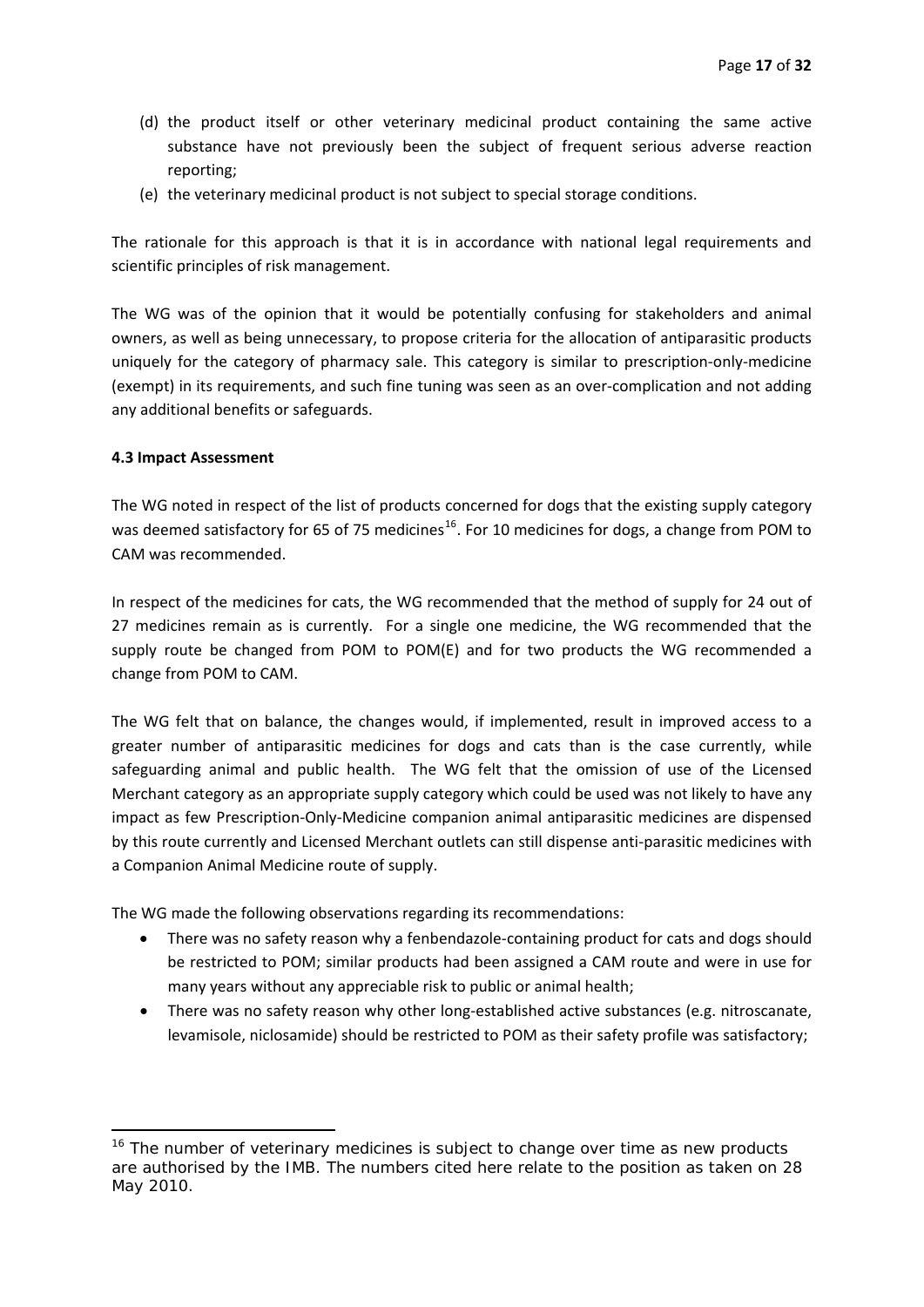- Given international evidence relating to the safety of spot‐on products containing permethrin which when used off‐label in cats, the continued supply of such products for dogs as POM products was appropriate;
- Appreciating that in the UK veterinary medicines which were indicated for animals where an existing Flea Allergic Dermatitis (FAD) had already been confirmed could be prescribed under UK legislation by registered persons other than veterinary practitioners, the WG was of the view that the legislative position relating to prescribing and dispensing veterinary medicines in Ireland was somewhat different to the UK.

The WG noted that flea control in a household with a flea allergic pet must be especially rigorous so that fleas do not have the opportunity to bite the pet and that a combination of medicines to treat the animal appropriately and/or to break the life cycle of the flea might be necessary. The WG was also of the view that FAD could manifest as a range of dermatologically different clinical presentations and that treatment and control of FAD were complex matters. The WG believed that given the risks to animal welfare of not treating FAD appropriately as might be expected if the products were available without prescription, the health and welfare needs of animals (whether already diagnosed with FAD or otherwise)was better served by restricting all products with an FAD indication to POM.

A consequence of the WG's reflection on this matter is that a product of identical composition presented with an indication for FAD would be regulated as a POM product while one without the FAD claim would not.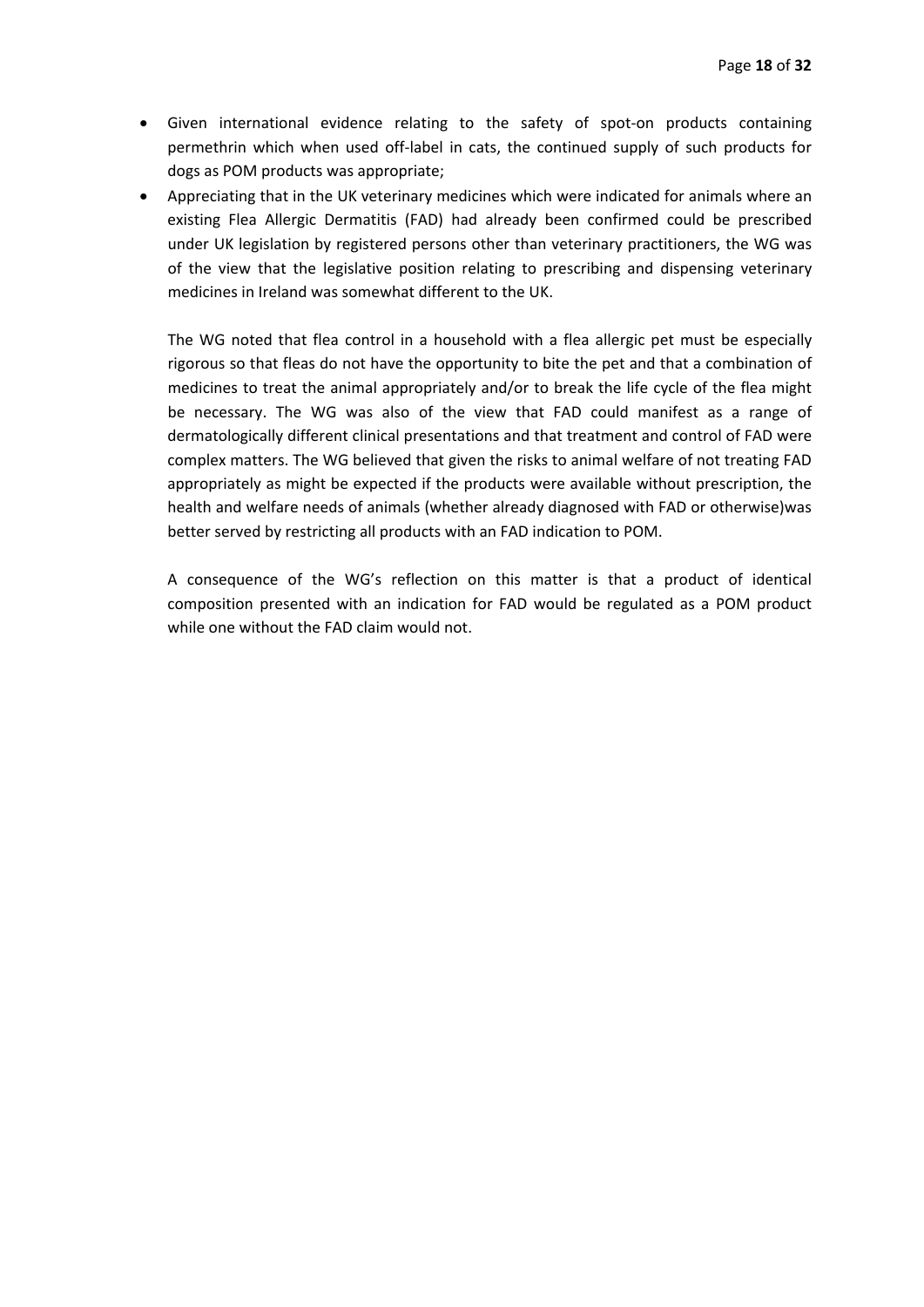## **Terms of Reference of Working Group on Classification of Methods of Supply of Veterinary Anthelmintic and Antiparasitic Medicines**

**Objective**: To review the current methods of supply of veterinary anthelmintics and antiparasitic agents intended for use in companion animals and to prepare a guidance document for the IMB on the most appropriate criteria to allocate such products to the various national supply routes, taking into consideration the effect of the 2007 legislative changes to the distribution of veterinary medicines as well as the relevant risks and benefits associated with use of the products and any practical constraints.

The Report is intended to advise the Irish Medicines Board in relation to the suitability or appropriateness of its current policy in this matter.

#### **Guidelines for the Working Group**:

1. To examine the current supply categorisation for veterinary anthelmintic and antiparasitic pharmaceuticals for companion animals with a view to ascertaining whether they are appropriate.

2. To review the impact of changes in SI no. 786 of 2007 to the rules governing the issue of prescriptions and the supply of such medicines by licensed merchants in formulating any proposals for amendment.

3. To take account of the relevant legislation for allocating veterinary medicines to an appropriate supply category.

4. To consider if modification to the IMB's criteria for allocation of a suitable supply category for veterinary medicines for companion animals is required and if so, to suggest amendments.

5. To evaluate the likely effect of any change to the method of supply of existing products for animal health and welfare, practical accessibility, user safety and on stakeholders involved in prescribing, supplying and using the medicine.

6. To assess whether, in view of market conditions or circumstances, there are other criteria which should be considered.

7. To compile a report for the Advisory Committee for Veterinary Medicines by July 2010.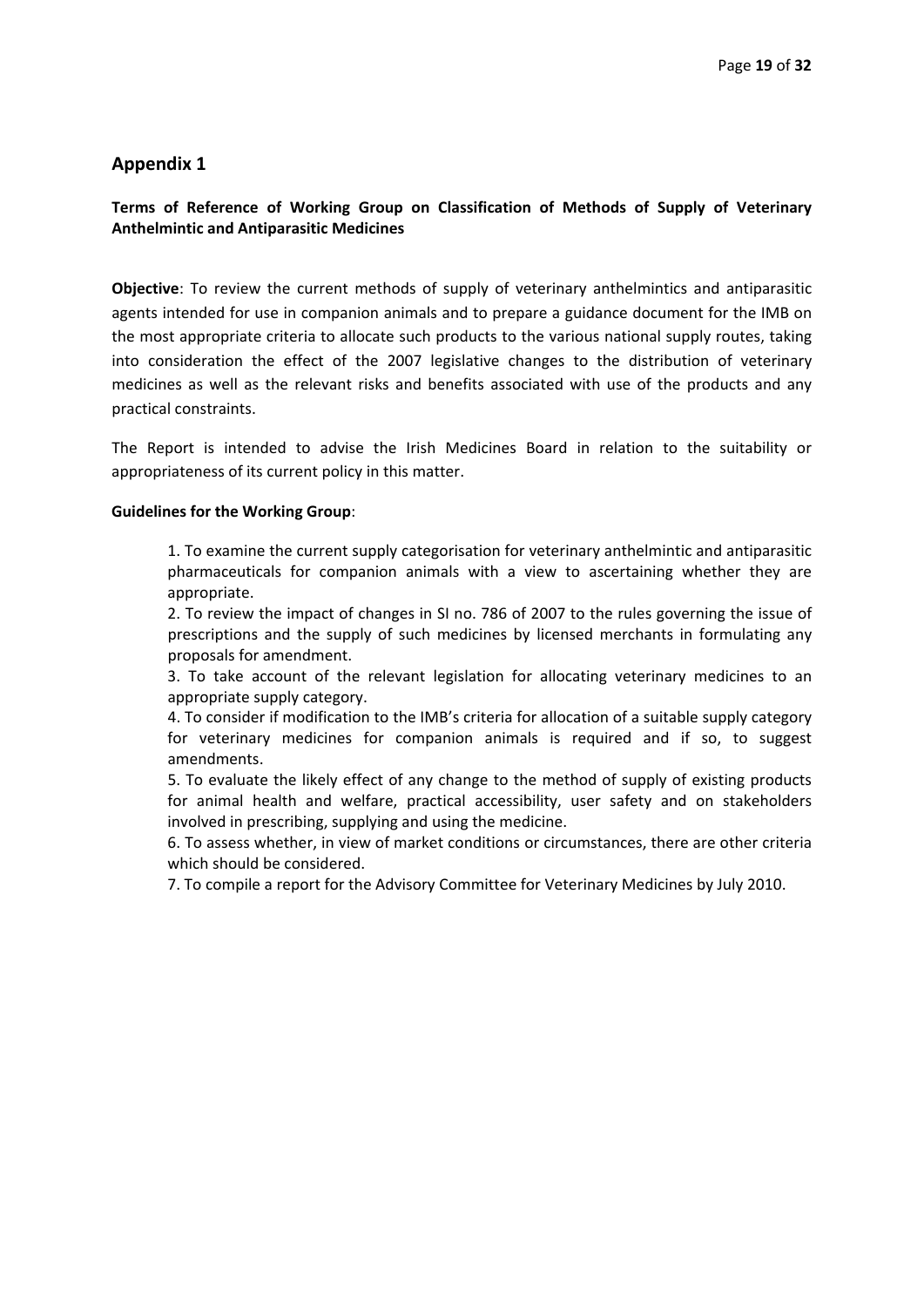#### **Membership of the Working Group**

The membership of the Working Group comprised persons with relevant experience in risk assessment, regulation, use and disposal of medicines. The members of the Working Group are as follows:

Chair:

Dr. Iona Pratt, MSc, PhD, Toxicologist, Food Safety Authority of Ireland

Members:

Dr. J.G. Beechinor, MVB, MVM, PhD, MRCVS, C.Dip.AF, Director of Veterinary Medicines, IMB

Dr. Ruaidhrí Breathnach, MVB, MSc, PhD, MRCVS, Member of the ACVM and specialist in veterinary internal medicine and dermatology.

Mr. Diarmuid Dooge, MVB, MRCVS, Parasitologist and Veterinary Officer, Cork City Council

Ms. Caroline Garvan, MVB, MRCVS, Cert Food Safety, Veterinary Inspector, Department of Agriculture, Fisheries and Food

Professor Peter Weedle, B.Pharm, LLM, PhD, MRPharmS, MPSI, Community Pharmacist and Adjunct Professor of Clinical Pharmacy, University College Cork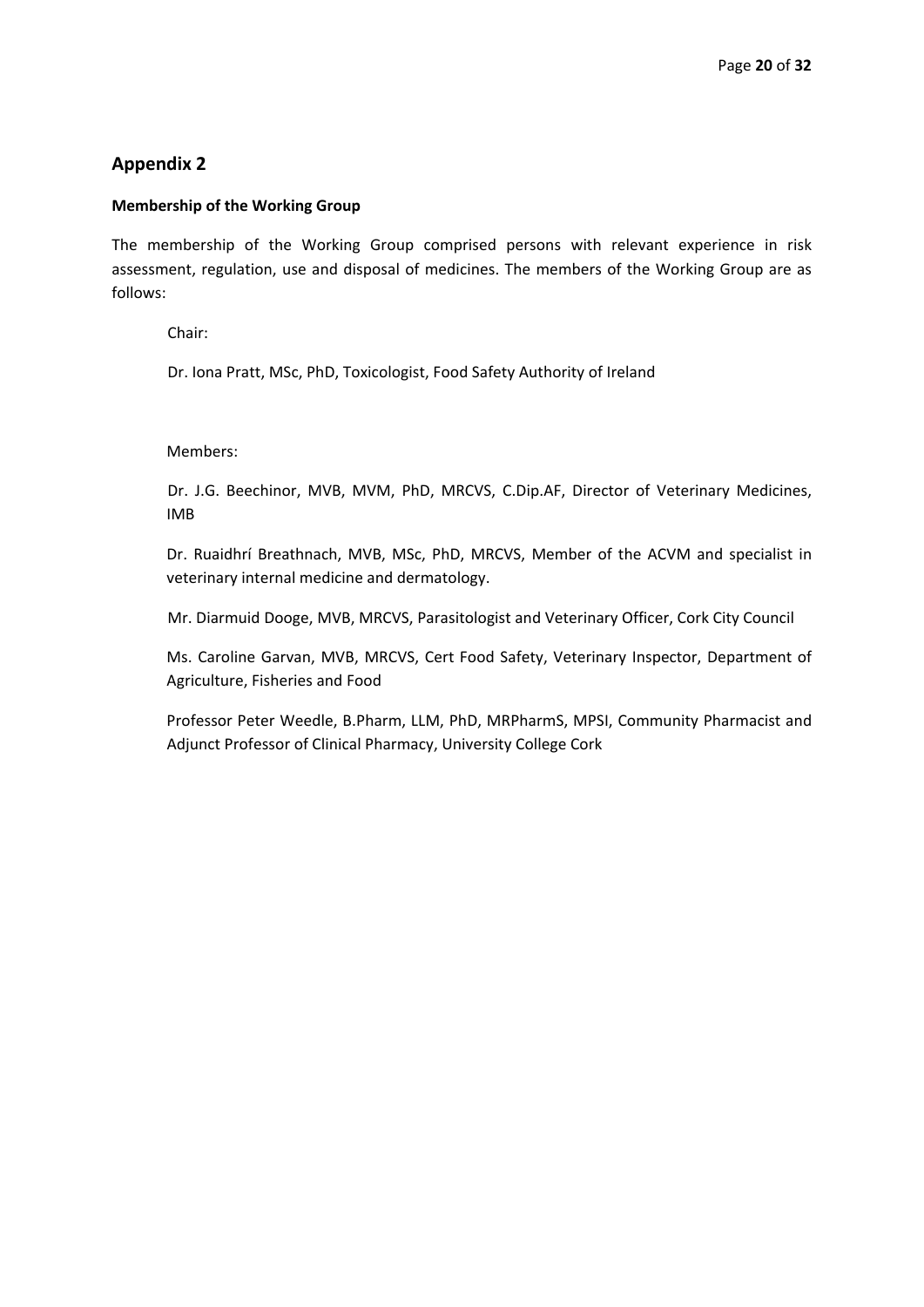#### **Original criteria for allocating veterinary medicines to the specific categories**

#### **Category Criteria to be applied**

- VSO: Products which require special skill in their administration. Products which have a very high risk/benefit ratio.
- POM: Products which require specific advice on the method employed in their administration. Products which present particular risk to the target species, person administering the product, the consumer of the treated animal or the environment. Products which may cause effects which impede or interfere with subsequent diagnostic tests.
- POM(E) As for POM with the following requirements of the Animal Remedies Regulations,1996, Article 13 (6) ‐ regarding:
	- the purposes for which the animal remedy is intended, and
	- the extent to which the container, label and package insert are specific to such purpose, and
	- the strength of the active ingredient contained therein, and
	- the maximum dose specified in the product authorisation, and
	- the pharmaceutical form, and
	- the potential for misuse.

PS Products which require no specific skill for their administration

Products which require professional point of sale advice (according to the Animal Remedies Regulations, 1996, Article 13 (7) regarding:

- potential risk to the person administering the product, or
- possible contra‐indications with other commonly used animal remedies, or
- the method of administration or use or the handling or preparation prior to use, or
- storage conditions, in particular unusual conditions, both prior to and during use or
- unusual conditions for safe disposal of used, or unused, material including containers.
- LM CAM Products which require no special skill for their administration or preparation for administration.

Products which require no special storage conditions.

Products which do not require professional point of sale advice.

Products which do not present a particular risk to the person administering the product.

Products which do not present a particular risk to the target animals, the consumer of treated animals or to the environment.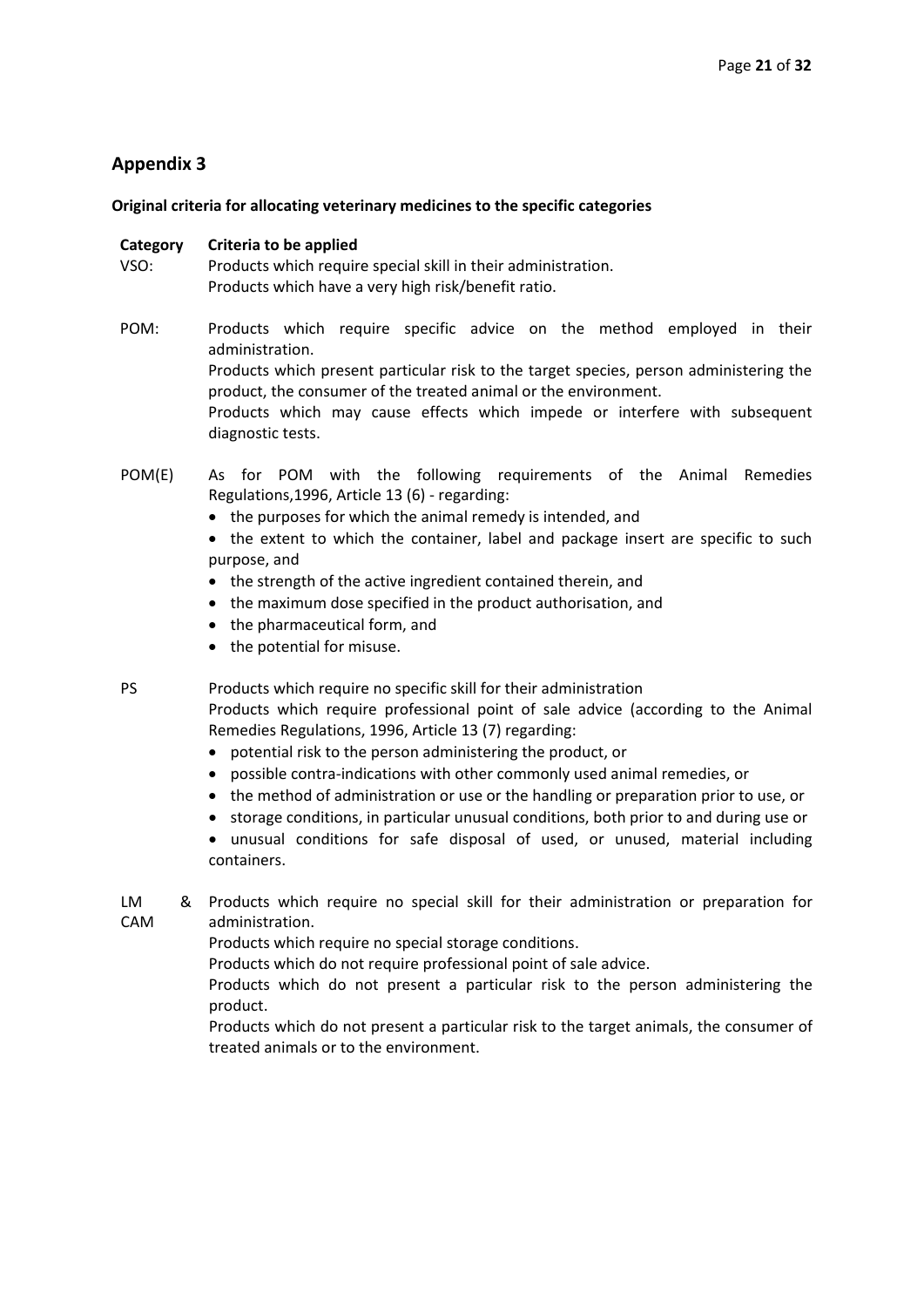#### **Routes of supply of Veterinary Medicines established by Schedule 1, Part 1 of SI No. 786 of 2007**

**'Veterinary Practitioner Only (VPO‐1)'** – refers to an animal remedy which may be supplied only by a registered veterinary practitioner under specific circumstances.

'**Veterinary Practitioner Only (VPO)'** – refers to an animal remedy which may be supplied only by a registered veterinary practitioner under specific circumstances (different to VPO‐1).

'**Prescription Only (POM)'** – refers to an animal remedy which may be sold or supplied only by –

- (i) a pharmacist from a pharmacy in accordance with the prescription of a registered veterinary practitioner,
- (ii) a registered veterinary practitioner and the animal is under his or her care and he or she has issued a veterinary prescription in respect of the animal remedy, or
- (iii) a responsible person from a premises to which an animal remedies merchant's licence relates in accordance with a veterinary prescription, in the case of an endo or ecto parasiticide animal remedy (if designated Prescription Only).

**'Prescription Only Exempt [POM(E)]'** – refers to an animal remedy which may be sold or supplied only by –

- (i) a pharmacist from a pharmacy,
- (ii) a registered veterinary practitioner and the animal is under his or her care.

**'Pharmacy Only (PS)' –** refers to an animal remedy which may be sold or supplied only –

- (i) from a pharmacy under the personal supervision of a pharmacist, or
- (ii) by a registered veterinary practitioner and the animal is under his or her care.

**'Licensed Merchant (LM)'** – refers to an animal remedy which may be sold or supplied only –

- (i) from a pharmacy,
- (ii) by a registered veterinary practitioner and the animal is under his or her care, or
- (iii) from a premises to which an animal remedies merchant's licence relates.

**'Companion Animal Medicine (CAM)'** – refers to a companion animal medicine which may be sold or supplied only –

- (i) from a pharmacy,
- (ii) by a registered veterinary practitioner,
- (iii) from a premises to which an animal remedies merchant's licence relates, or
- (iv) from a premises to which a companion animal medicine seller's registration relates.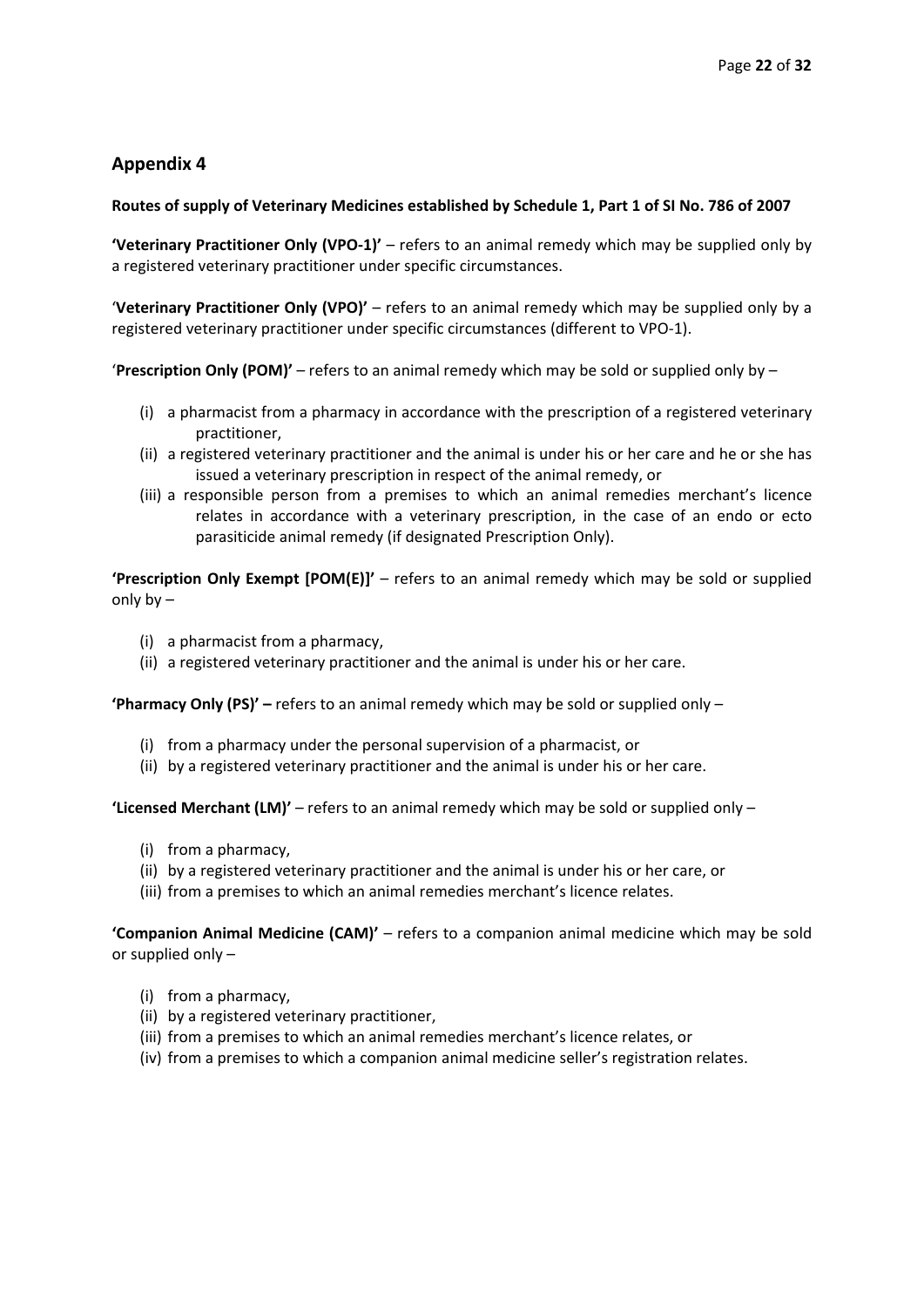### **Criteria established by SI No 786 of 2007 in Designating the Route of Supply**

1. In deciding the route of sale or supply for an animal remedy, the Board has due regard to the need to protect public health, animal health, animal welfare and the environment and accordingly has due regard to –

- (a) the need for prior professional diagnosis,
- (b) the need for particular skill or training in the administration of the animal remedy in order to avoid unnecessary risk to the target animal or the person administering the product to the animal, and
- (c) the need for professional or specialist training in relation to the storage, handling or disposal of the animal remedy.

2. If, in the opinion of the Board, an animal remedy requires to be administered by or under the direct supervision of a registered veterinary practitioner, because

- (a) the method of administration is novel, or
- (b) the professional skill of a registered veterinary practitioner is necessary in order to avoid unnecessary risk to the animal to be treated or to the person administering the animal remedy, or
- (c) to comply with the Law of the State, or restrictions arising from Community Law or the relevant United Nations Conventions on narcotic or psychotropic substances,

the animal remedy is restricted to administration by, or, as the case may be, under the direct supervision of a registered veterinary practitioner (VPO).

3. Without prejudice to stricter provisions pursuant to the law of the State, an animal remedy to which the following conditions apply is restricted to supply in accordance with the prescription of a registered veterinary practitioner (POM) –

(a) an animal remedy subject to official restriction on sale, supply or use, such as –

- (i) the restrictions resulting from the implementation of the relevant United Nations conventions on narcotic and psychotropic substances,
- (ii) the restrictions on the use of animal remedies from Community Law,

(b) an animal remedy in respect of which special precautions shall be taken by a registered veterinary practitioner when prescribing the animal remedy in order to avoid any unnecessary risk to –

- (i) the target species,
- (ii) the person administering the animal remedy to the animal,
- (iii) the environment;

(d) an animal remedy intended for treatments or pathological processes which require a precise prior diagnosis or the administration of which may cause effects which impede or interfere with subsequent diagnostic or therapeutic measures,

(d) officinal formulae intended for animals,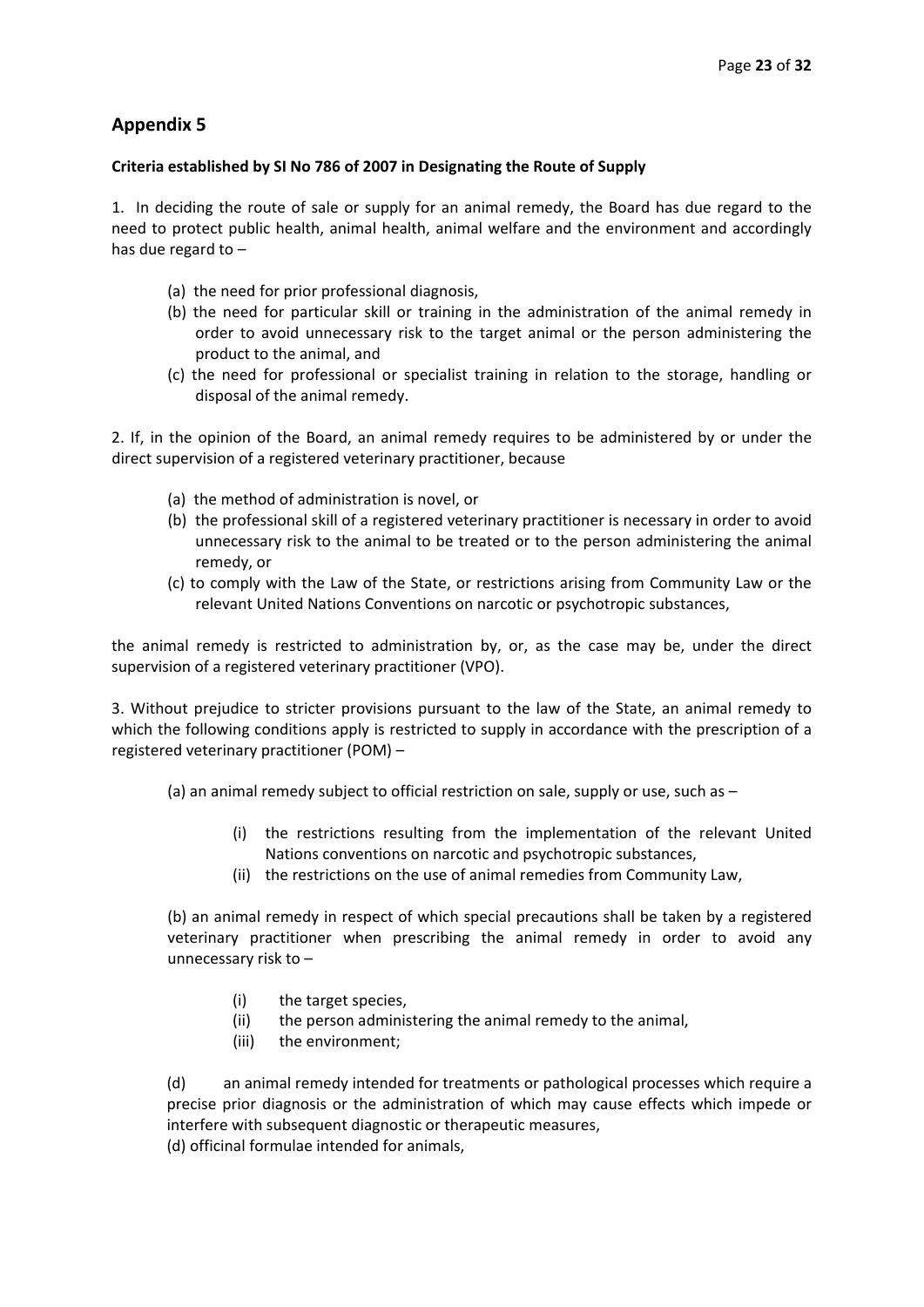#### **Appendix 5 cont. /**

(e) an animal remedy containing an active substance which has been authorised for use in animal remedies for less than five years unless, having regard to the information and particulars supplied by the applicant, or experience acquired in the practical use of the product, the Board is satisfied that none of the other criteria referred to in this paragraph apply.

4. In the case of an animal remedy to which some or all of the provisions of paragraph 3 apply, other than subparagraph (b) or (d), the Board having regard to  $-$ 

- (a) the purposes for which the animal remedy is intended,
- (b) the extent to which the container, label and package leaflet are specific to such purpose,
- (c) the strength of the active substance,
- (d) the maximum dose specified in the veterinary product authorisation,
- (e) the pharmaceutical form, and
- (f) the potential for misuse,

may designate the animal remedy as prescription only exempt (POM(E)).

5. If the Board considers that sale or supply of an animal remedy should be accompanied by professional point–of–sale advice regarding –

- (a) potential risks to the person administering the animal remedy,
- (b) possible contra‐indications with other commonly used animal remedies,
- (c) the method of administration or use or the handling or preparation prior to use,
- (d) storage conditions, in particular unusual conditions, both prior to and during use, or
- (e) unusual conditions for safe disposal of used or unused material including containers

the animal remedy is designated pharmacy only sale (PS).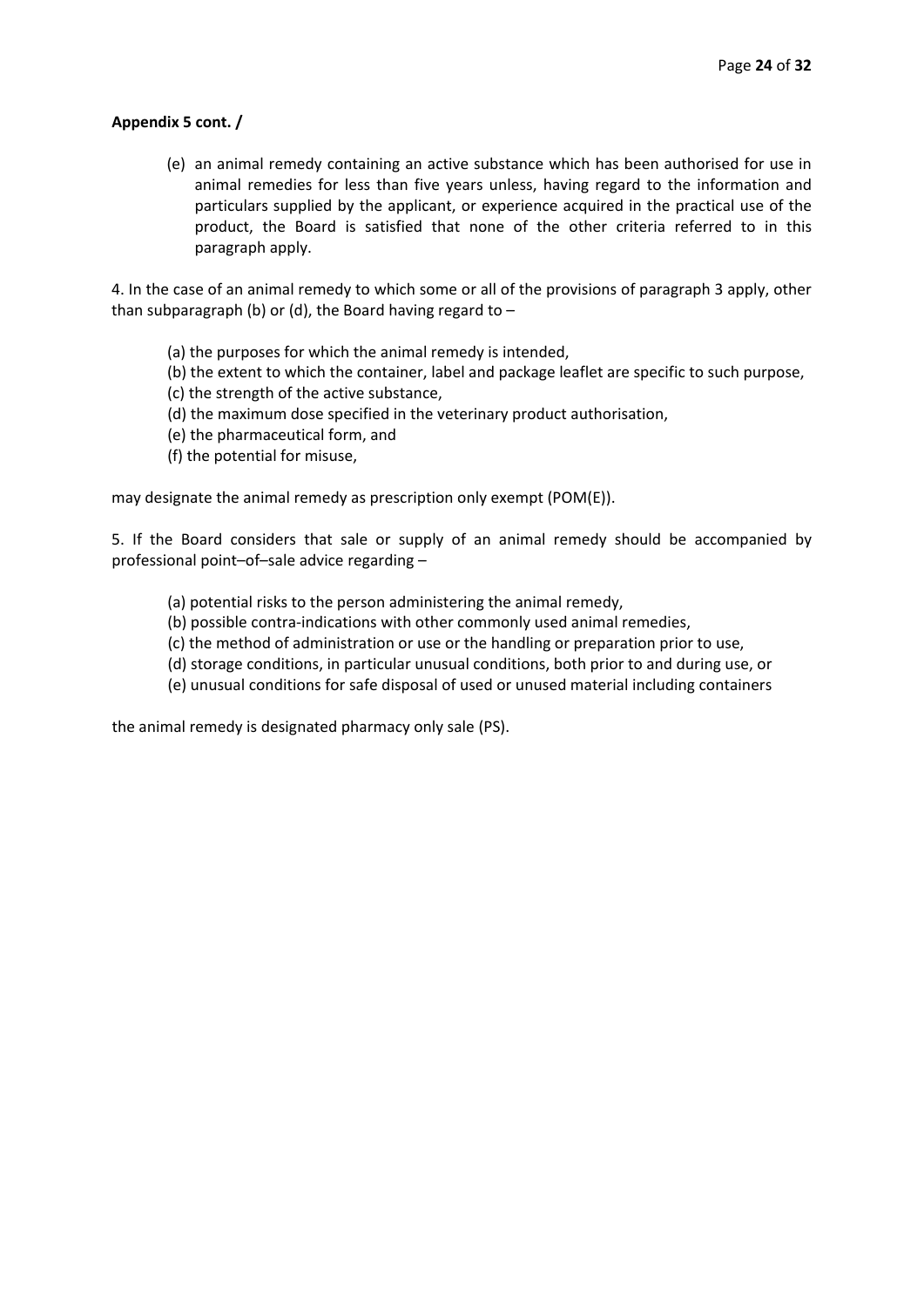## **Draft EMA criteria for exemption of veterinary medicinal products authorised under the centralised system from the requirements for a veterinary prescription**

The change to non‐prescription status is considered appropriate for a centrally authorised veterinary medicinal product when all the conditions below are met and the product has been authorised and on the market for 5 years or longer for a particular target species:

- (a) the administration of veterinary medicinal products is restricted to formulations requiring no particular knowledge or skill in using the products;
- (b) the veterinary medicinal product does not present a direct or indirect risk, even if administered incorrectly, to the animal or animals treated, to the person administering the product or to the environment;
- (c) the summary of product characteristics of the veterinary medicinal product does not contain any warnings of potential serious side effects deriving from its correct use;
- (d) neither the veterinary medicinal product nor any other product containing the same active substance has previously been the subject of frequent serious adverse reaction reporting;
- (e) the summary of product characteristics does not refer to contraindications related to other veterinary medicinal products commonly used without prescription;
- (f) the veterinary medicinal product is not subject to special storage conditions;
- (g) there is no risk to human or animal health as regards the development of resistance to anthelmintic substances even where the veterinary medicinal products containing those substances are used incorrectly. A precise diagnosis prior to treatment might not be required for veterinary medicinal product with certain indications such as commonly treated parasitic diseases.

In addition, the product does not impede or interfere with the subsequent diagnosis or therapeutic measures*.*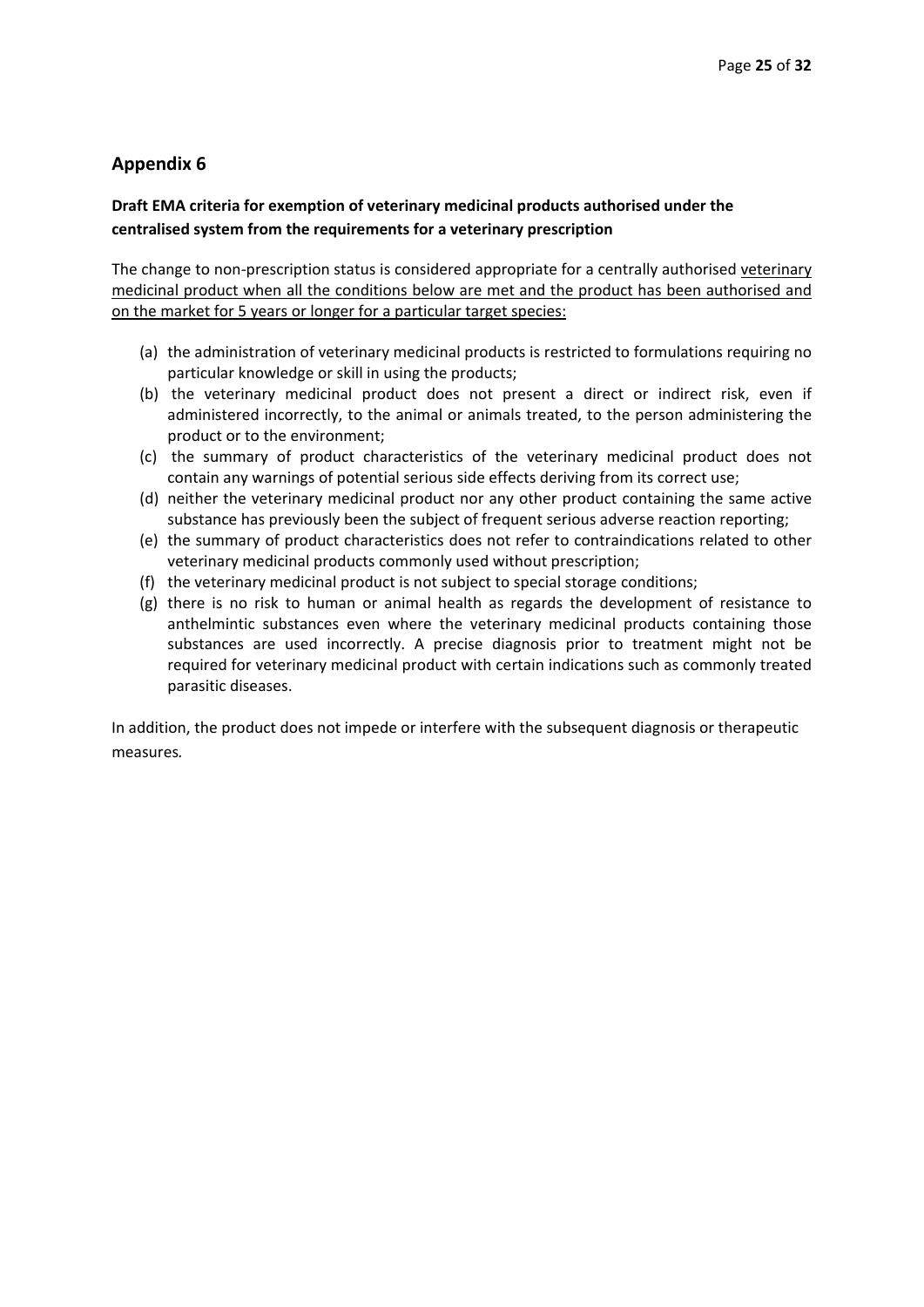# **Interested parties which responded to the call for submissions**

Acorn Sales & Distribution Bayer Animal Health Beaphar UK Ltd. Irish Pharmacy Union & Pharmachem Veterinary Council of Ireland Veterinary Ireland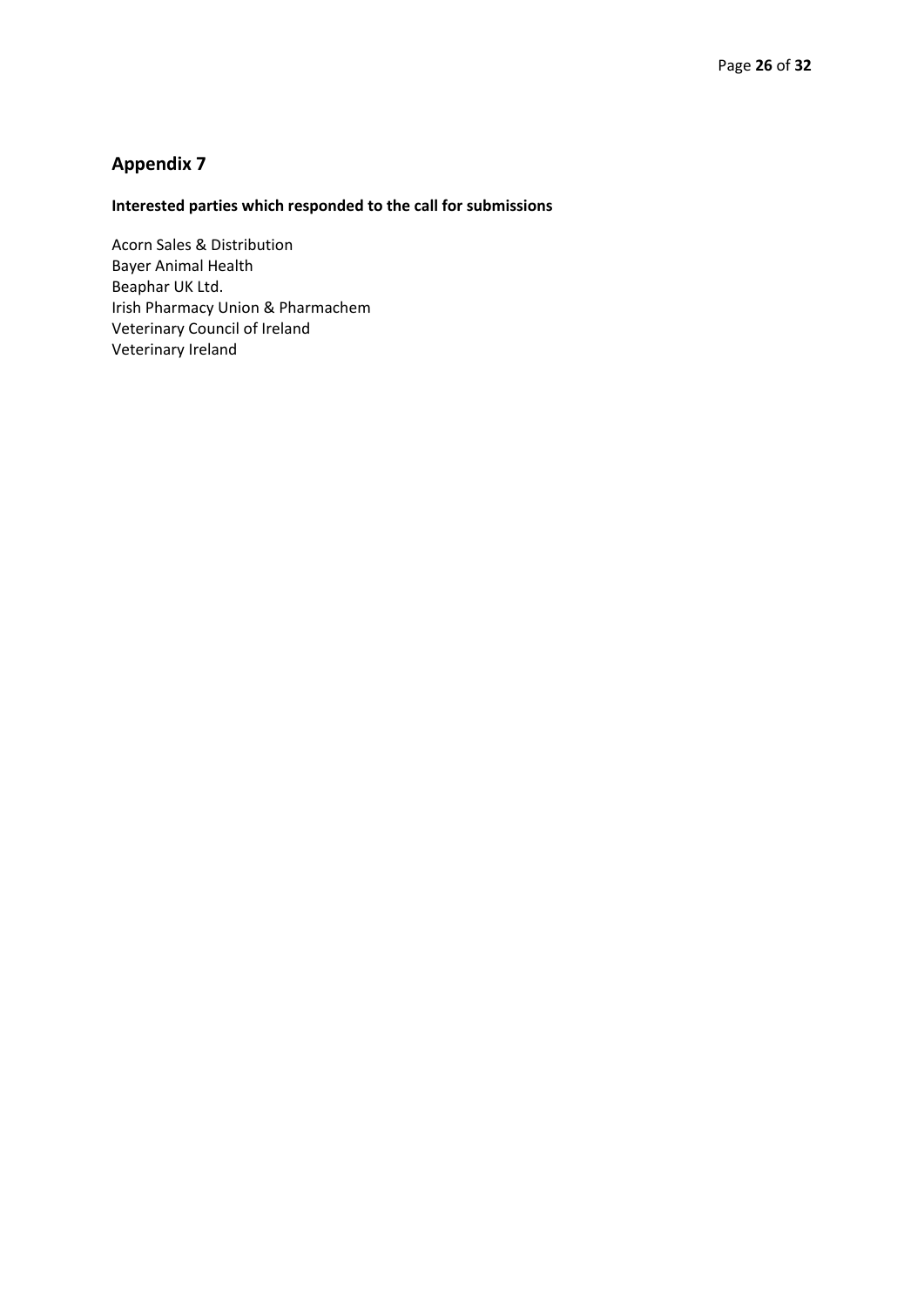Appendix 8. Listing of Antiparasitic Medicines for Dogs and Cats with their existing and proposed routes of supply<sup>[17](#page-26-0)</sup>

Canine listing (page 1/4)

| VPA no.       | <b>Target Species</b> | <b>Product Name</b>                                       | <b>Method of Sale &amp; Supply</b> |                   |
|---------------|-----------------------|-----------------------------------------------------------|------------------------------------|-------------------|
|               |                       |                                                           | <b>Current</b>                     | Recommended       |
| 10021/041/001 | <b>Dogs</b>           | Advantage 40 Spot-on solution for Dogs                    | POM                                | POM <sup>18</sup> |
| 10021/041/002 | Dogs                  | Advantage 100 Spot-on solution for dogs                   | <b>POM</b>                         | <b>POM</b>        |
| 10021/041/003 | <b>Dogs</b>           | Advantage 250 Spot-on solution for dogs                   | POM                                | POM               |
| 10021/042/001 | Dogs                  | Advantage 400 Spot-on Solution for Dogs                   | <b>POM</b>                         | <b>POM</b>        |
| 10021/047/001 | Dogs                  | Advantix Spot-on solution for dogs up to 4 kg             | POM                                | POM <sup>19</sup> |
| 10021/047/002 | Dogs                  | Advantix Spot-on solution for dogs over 4 kg up to 10 kg  | POM                                | <b>POM</b>        |
| 10021/047/003 | Dogs                  | Advantix Spot on solution for dogs over 10 kg up to 25 kg | POM                                | <b>POM</b>        |
| 10021/047/004 | Dogs                  | Advantix Spot on solution for dogs over 25 kg             | <b>POM</b>                         | <b>POM</b>        |
| 10996/101/001 | Dogs                  | Aludex 50 g/L concentrate for cutaneous solution          | <b>POM</b>                         | POM <sup>20</sup> |
| 10875/002/001 | Dogs                  | Beaphar Flea collar for dogs                              | <b>CAM</b>                         | CAM               |
| 10021/055/001 | Dogs                  | <b>Big Dog Wormer Tablets</b>                             | <b>CAM</b>                         | CAM               |
| 10881/001/001 | Dogs                  | Bob Martin All in One Wormer Tablets for small dogs &     | CAM                                | CAM               |
|               |                       | puppies                                                   |                                    |                   |
| 10881/002/001 | Dogs                  | Bob Martin All in One Wormer Tablets for dogs             | CAM                                | CAM               |
| 10881/006/002 | Dogs                  | Bob Martin Easy to Use Wormer Granules for small dogs     | CAM                                | CAM               |
| 10881/006/003 | Dogs                  | Bob Martin Easy to Use Wormer Granules for large dogs     | CAM                                | CAM               |
| 10881/008/001 | <b>Dogs</b>           | Bob Martin Flea Shampoo                                   | CAM                                | CAM               |
| 10881/010/001 | Dogs                  | <b>Bob Martin Flea Spray</b>                              | CAM                                | CAM               |
| 10987/077/001 | Dogs                  | Cazitel Plus Tablets for dogs and puppies                 | CAM                                | CAM               |

<span id="page-26-1"></span><span id="page-26-0"></span><sup>&</sup>lt;sup>17</sup> Unless otherwise explained by footnotes, the proposed changes are based on the criteria set out under 4.2 of this document

<sup>&</sup>lt;sup>18</sup> The Advantage range of products are indicated for flea allergic dermatitis, therefore use requires veterinary diagnosis before treatment

<span id="page-26-2"></span><sup>&</sup>lt;sup>19</sup> The Advantix range of products are indicated for flea allergic dermatitis, therefore use requires veterinary diagnosis before treatment

<span id="page-26-3"></span><sup>&</sup>lt;sup>20</sup> Based on safety profile of the product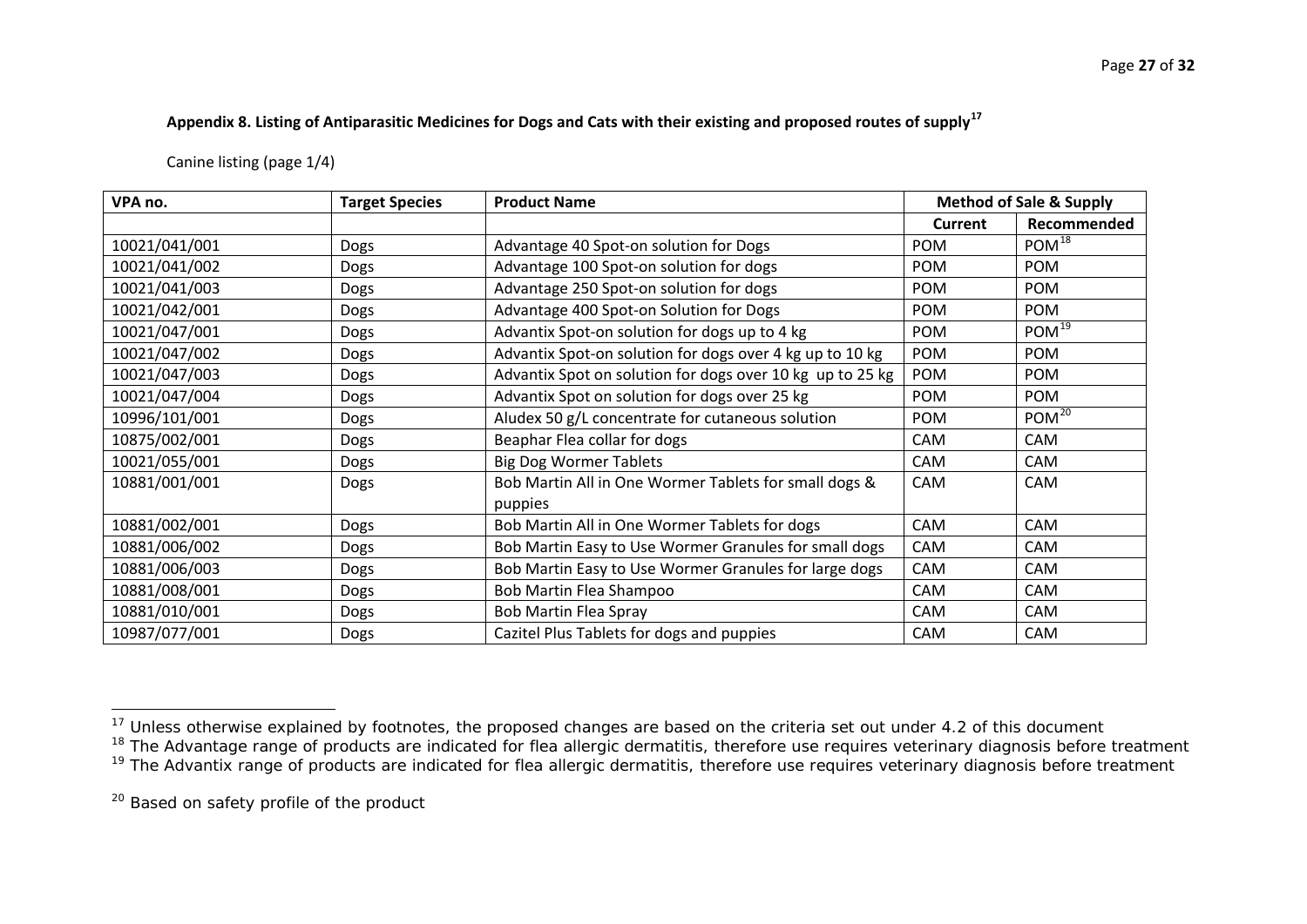| 10988/061/001 | <b>Dogs</b> | Cyclio 2% Spot-on for small dogs                    | POM        | CAM <sup>21</sup> |
|---------------|-------------|-----------------------------------------------------|------------|-------------------|
| 10988/061/002 | Dogs        | Cyclio 30mg Spot-on for medium size dogs            | <b>POM</b> | <b>CAM</b>        |
| 10988/061/003 | <b>Dogs</b> | Cyclio 60mg Spot-on for large dogs                  | POM        | CAM               |
| 10988/053/001 | Dogs        | Defendog cutaneous solution                         | CAM        | $CAM^2$           |
| 10021/060/001 | Dogs        | Dog Wormer Tablets                                  | CAM        | CAM               |
| 10966/032/001 | <b>Dogs</b> | <b>Dolpac Tablets Small dogs</b>                    | <b>POM</b> | POM <sup>23</sup> |
| 10966/032/002 | Dogs        | Dolpac Tablets for Medium dogs                      | POM        | POM               |
| 10966/032/003 | <b>Dogs</b> | Dolpac Tablets for Large dogs                       | <b>POM</b> | POM               |
| 10021/013/001 | Dogs & Cats | Droncit Tablets 50 mg                               | <b>CAM</b> | <b>CAM</b>        |
| 10021/053/001 | <b>Dogs</b> | Drontal Oral Suspension for puppies                 | CAM        | CAM               |
| 10021/014/001 | Dogs        | <b>Drontal Plus Tablets</b>                         | CAM        | CAM               |
| 10021/014/002 | Dogs        | <b>Drontal Plus XL Tablets</b>                      | <b>CAM</b> | <b>CAM</b>        |
| 10988/054/001 | Dogs        | Duowin Cutaneous Spray solution                     | <b>POM</b> | CAM <sup>24</sup> |
| 10988/072/001 | Dogs & Cats | Effipro 2.5 mg/ml cutaneous spray solution          | <b>POM</b> | POM <sup>25</sup> |
| 10988/076/001 | Dogs        | Effipro 67 mg Spot-on solution for small dogs       | <b>POM</b> | <b>POM</b>        |
| 10988/076/002 | <b>Dogs</b> | Effipro 134 mg Spot-on solution for medium dogs     | <b>POM</b> | <b>POM</b>        |
| 10988/076/003 | Dogs        | Effipro 268 mg Spot-on solution for large dogs      | <b>POM</b> | POM               |
| 10988/076/004 | Dogs        | Effipro 402 mg Spot-on solution for very large dogs | <b>POM</b> | POM               |
| 10878/001/001 | <b>Dogs</b> | Eirpet Flea & Tick Collar for dogs                  | CAM        | CAM               |
| 10987/078/001 | Dogs        | Exitel Plus Tablets for dogs & puppies              | CAM        | CAM               |
| 10857/063/001 | Dogs        | Frontline Combo Spot-on Dog S                       | POM        | POM <sup>26</sup> |

<span id="page-27-0"></span><sup>&</sup>lt;sup>21</sup> The Cyclio range of products have a satisfactory safety profile with no indication for use requiring veterinary diagnosis prior to treatment

<span id="page-27-1"></span> $22$  Defendog contains permethrin and is is administered by means of a pump (and not a spot-on formulation). The product has a satisfactory safety profile.

<span id="page-27-2"></span><sup>&</sup>lt;sup>23</sup> For information: the Dolpac range was first authorised by the IMB in January 2008. As a new combination of active substances the method of supply cannot be relaxed below POM before January 2013, after which time it could be eligible for CAM if it has a satisfactory safety profile.

<span id="page-27-3"></span><sup>&</sup>lt;sup>24</sup> Duowin has a satisfactory safety profile, does not have a claim for flea allergic dermatitis, and meets the relevant criteria for CAM.

<span id="page-27-4"></span><sup>&</sup>lt;sup>25</sup> The Effipro range of products are indicated for flea allergic dermatitis, therefore require veterinary diagnosis before treatment

<span id="page-27-5"></span><sup>&</sup>lt;sup>26</sup> The Frontline range of products are indicated for flea allergic dermatitis, therefore require veterinary diagnosis before treatment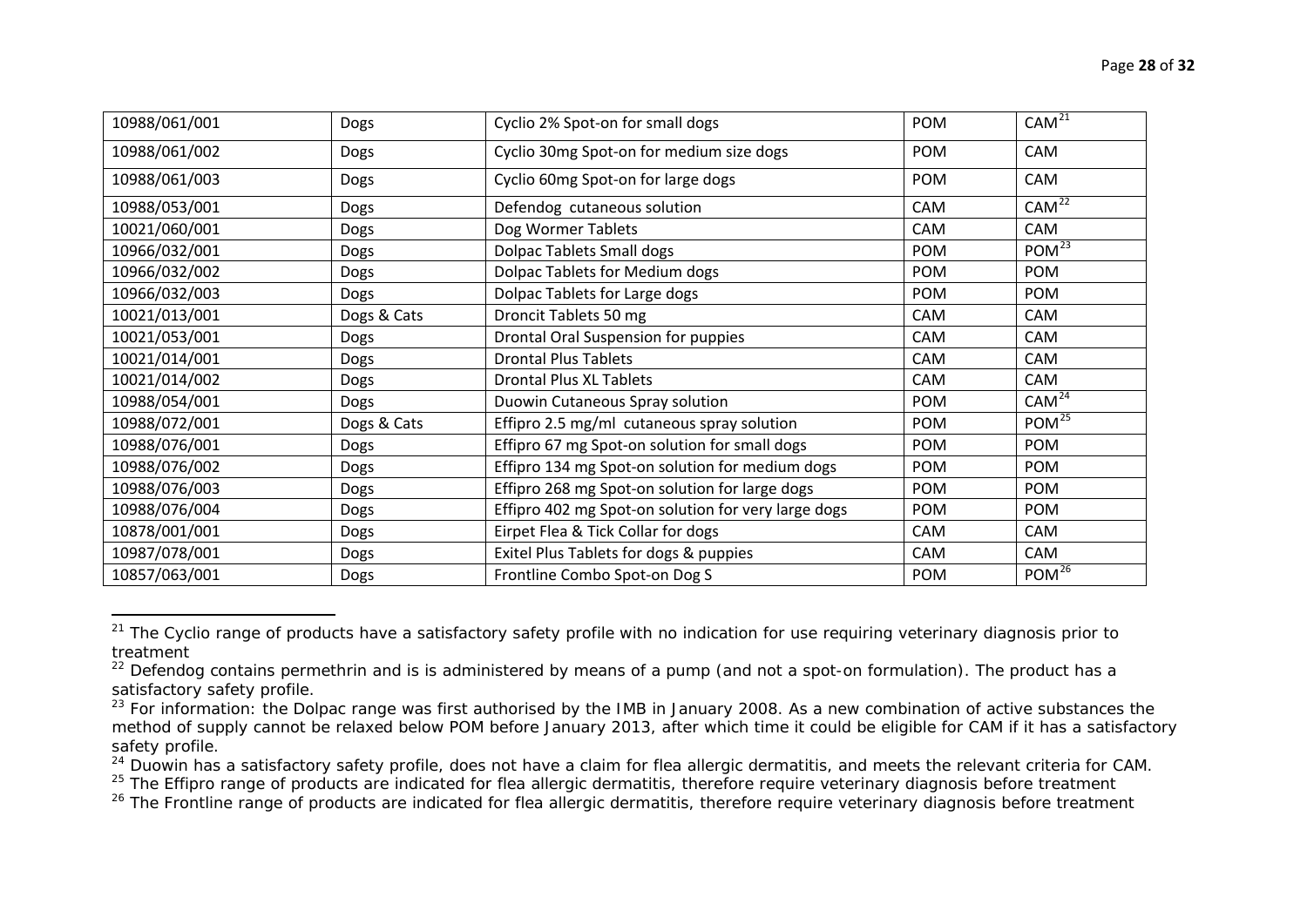| 10857/063/002  | Dogs        | Frontline Combo Spot-on Dog M                       | <b>POM</b> | POM               |
|----------------|-------------|-----------------------------------------------------|------------|-------------------|
| 10857/063/003  | Dogs        | Frontline Combo Spot-on Dog L                       | <b>POM</b> | <b>POM</b>        |
| 10857/063/004  | Dogs        | Frontline Combo Spot-on Dog XL                      | <b>POM</b> | <b>POM</b>        |
| 10857/005/001  | Dogs        | Frontline Spot-on Dog                               | <b>POM</b> | POM               |
| 10857/010/001A | <b>Dogs</b> | Frontline Spray 0.25%                               | <b>POM</b> | <b>POM</b>        |
| 10987/055/001  | <b>Dogs</b> | Gullivers Flea & Tick Collar for dogs               | CAM        | CAM               |
| 10987/040/001  | Dogs        | <b>Gullivers Flea Shampoo</b>                       | CAM        | CAM               |
| 10987/083/001  | Dogs        | Milaxyn Plus Tablets for dogs                       | CAM        | CAM               |
| 10835/047/001  | Dogs        | Milbemax Tablets for small dogs & puppies           | POM        | <b>POM</b>        |
| 10835/047/002  | Dogs        | Milbemax Tablets for dogs                           | POM        | <b>POM</b>        |
| 10999/075/001  | <b>Dogs</b> | Norworm Granules 220 mg/g                           | CAM        | CAM               |
| 10996/188/001  | Dogs & Cats | Panacur PetPaste 187.5 mg/g oral paste for dogs and | POM        | CAM               |
|                |             | cats                                                |            |                   |
| 10484/021/001  | Dogs        | Parazole 10% w/v oral suspension                    | CAM        | CAM               |
| 10966/211/001  | Dogs        | Plerion 5 chewable tablets for dogs                 | CAM        | CAM               |
| 10966/211/002  | Dogs        | Plerion 10 chewable tablets for dogs                | <b>CAM</b> | <b>CAM</b>        |
| 10987/076/001  | Dogs        | Prazitel Plus Tablets for dogs and puppies          | CAM        | CAM               |
| 10987/063/001  | Dogs & Cats | Quanifen Cat & Dog                                  | CAM        | CAM               |
| 10987/062/001  | Dogs & Cats | Quenazole Cat & Dog                                 | CAM        | CAM               |
| 10966/173/001  | Dogs        | Scalibor Protectorband 4% w/w 48cm collar           | <b>POM</b> | CAM <sup>27</sup> |
| 10966/173/002  | Dogs        | Scalibor Protectorband 4% w/w 65cm collar           | <b>POM</b> | CAM               |
| 10881/016/001  | Dogs & Cats | Sergeants Pet Patrol aerosol                        | CAM        | $CAM^{28}$        |
| 10875/014/001  | Dogs & Cats | Sherley's Flea Spray for cats & dogs                | CAM        | CAM               |
| 10875/004/001  | Dogs        | Sherley's Insecticidal Dog shampoo 0.2% w/w         | CAM        | CAM               |
| 10987/082/001  | Dogs        | Strantel Plus Tablets for dogs                      | CAM        | CAM               |
| 10983/012/001  | Dogs        | <b>Stromiten Dogs</b>                               | <b>POM</b> | CAM <sup>29</sup> |
| 10021/046/001  | Dogs        | Top drop 400 Spot-on solution for Extra Large dogs  | <b>POM</b> | POM <sup>30</sup> |

 $^{27}$  Although Scalibor contains deltamethrin, this is not a spot-on formulation and product has a satisfactory safety profile

<span id="page-28-1"></span><span id="page-28-0"></span><sup>&</sup>lt;sup>28</sup> Sergeants Pet Patrol contains tetramethrin and phenothrin, it is not a spot-on formulation; product has a satisfactory safety profile <sup>29</sup> Product has a satisfactory safety profile and no veterinary diagnosis is needed before treatment

<span id="page-28-3"></span><span id="page-28-2"></span><sup>&</sup>lt;sup>30</sup> The Top Drop range of products are indicated for flea allergic dermatitis, therefore require veterinary diagnosis before treatment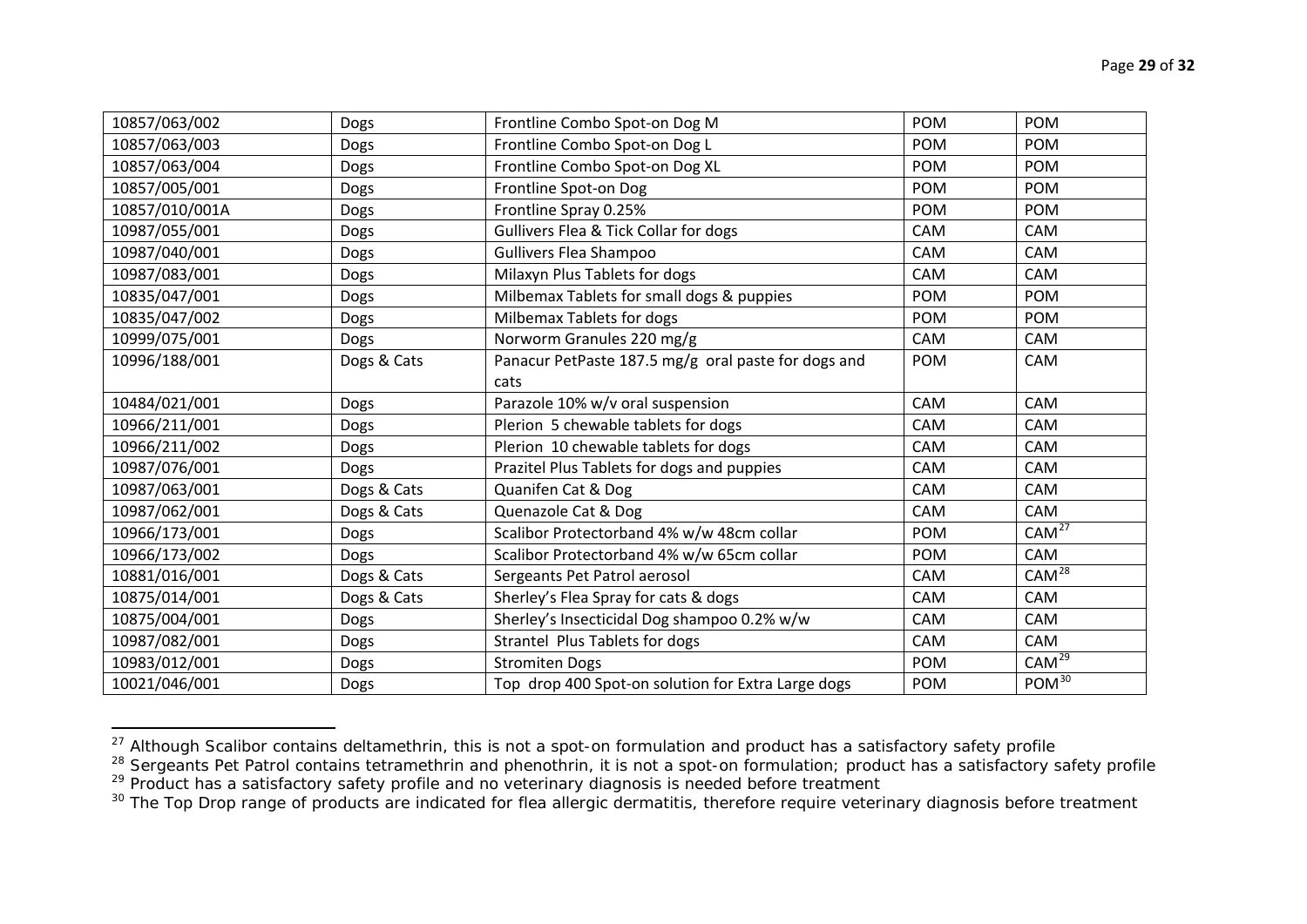| 10021/046/002 | Dogs        | Top drop 100 Spot-on solution for Medium dogs | <b>POM</b> | <b>POM</b>        |
|---------------|-------------|-----------------------------------------------|------------|-------------------|
| 10021/046/003 | Dogs        | Top drop 250 Spot-on solution for Large dogs  | <b>POM</b> | <b>POM</b>        |
| 10021/046/004 | Dogs        | Top drop 40 Spot-on solution for Small dogs   | <b>POM</b> | <b>POM</b>        |
| 10879/007/001 | Dogs        | Troscan 100mg film coated tablets for dogs    | <b>POM</b> | CAM <sup>31</sup> |
| 10879/003/001 | Dogs        | Troscan 500mg film coated tablets for dogs    | <b>POM</b> | <b>CAM</b>        |
| 10879/032/001 | <b>Dogs</b> | Trostal 100mg film coated tablets             | CAM        | <b>CAM</b>        |
| 10879/032/002 | Dogs        | Trostal 500mg film coated tablets             | <b>CAM</b> | CAM               |
| 10987/060/001 | Dogs        | Zantel                                        | CAM        | <b>CAM</b>        |
| 10987/052/001 | Dogs & Cats | Zantel Cat and Dog Tablets                    | <b>CAM</b> | <b>CAM</b>        |
| 10879/002/001 | Dogs & Cats | Zerofen 22% Granules                          | <b>CAM</b> | <b>CAM</b>        |

<span id="page-29-0"></span><sup>&</sup>lt;sup>31</sup> The Troscan range of products have a satisfactory safety profile and no veterinary diagnosis is needed before treatment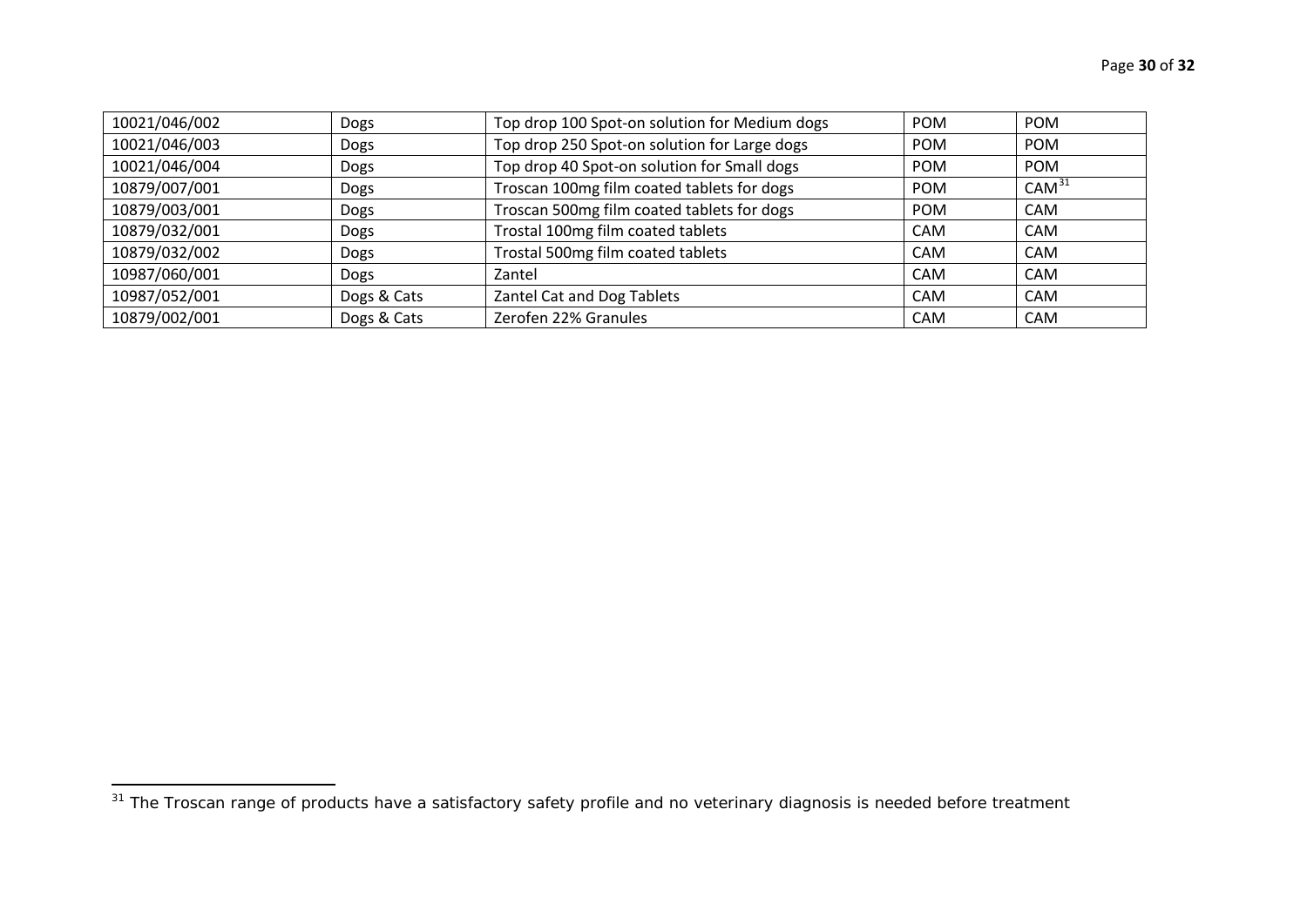#### Feline Listing (page 1/2)

| VPA no.        | <b>Target Species</b> | <b>Product Name</b>                                 | <b>Method of Sale &amp; Supply</b> |                       |
|----------------|-----------------------|-----------------------------------------------------|------------------------------------|-----------------------|
|                |                       |                                                     | <b>Current</b>                     | Recommended           |
| 10021/040/001  | Cats                  | Advantage 40 Spot-on solution for cats              | <b>POM</b>                         | POM <sup>32</sup>     |
| 10021/040/002  | Cats                  | Advantage 80 Spot- on solution for cats             | <b>POM</b>                         | <b>POM</b>            |
| 10021/054/001  | Cats                  | Bayer Cat Wormer Film-coated tablets                | CAM                                | <b>CAM</b>            |
| 10875/001/001  | Cats                  | Beaphar Flea Collar for cats                        | CAM                                | CAM                   |
| 10021/056/001  | Cats                  | <b>Big Cat Wormer Film-coated Tablets</b>           | CAM-                               | <b>CAM</b>            |
| 10881/006/001  | Cats                  | Bob Martin Easy to use Wormer Granules for cats     | CAM                                | <b>CAM</b>            |
| 10988/060/001  | Cats                  | Cyclio 60mg Spot- on for Cats                       | <b>POM</b>                         | $CAM^{\frac{33}{3}}$  |
| 10021/013/001  | Cats & Dogs           | Droncit Tablets 50 mg                               | CAM                                | CAM                   |
| 10021/030/001  | Cats                  | <b>Drontal Cat Tablets</b>                          | CAM                                | CAM                   |
| 10021/030/002  | Cats                  | Drontal Cat XL Film-coated tablets                  | <b>CAM</b>                         | CAM                   |
| 10988/072/001  | Cats & Dogs           | Effipro 2.5 mg/ml cutaneous spray                   | <b>POM</b>                         | POM <sup>34</sup>     |
| 10988/075/001  | Cats                  | Effipro 50 mg Spot-on solution for Cats             | <b>POM</b>                         | POM(e) $35$           |
| 10857/062/001  | Cats                  | Frontline Combo Spot-on Cat                         | <b>POM</b>                         | $POM^{36}$            |
| 10857/004/001  | Cats                  | Frontline Spot-on Cat                               | <b>POM</b>                         | POM                   |
| 10857/010/001A | Cats                  | Frontline Spray 0.25% w/v                           | <b>POM</b>                         | POM                   |
| 10987/014/001  | Cats                  | <b>Gullivers Flea Collar for Cats</b>               | CAM                                | CAM                   |
| 10835/011/001  | Cats                  | Milbemax Film-coated tablets for small cats and     | POM                                | <b>POM</b>            |
|                |                       | kittens                                             |                                    |                       |
| 10996/118/001  | Cats & Dogs           | Panacur PetPaste 187.5 mg/g oral paste for dogs and | POM                                | $CAM^{\overline{37}}$ |
|                |                       | cats                                                |                                    |                       |
| 10484/021/001  | Cats                  | Parazole 10% w/v Oral Suspension                    | CAM                                | CAM                   |
| 10987/063/001  | Cats & Dogs           | Quanifen Cat and Dog                                | CAM                                | CAM                   |

<span id="page-30-0"></span><sup>&</sup>lt;sup>32</sup> The Advantage range of products are indicated for flea allergic dermatitis, therefore use requires veterinary diagnosis before treatment

<span id="page-30-1"></span><sup>&</sup>lt;sup>33</sup> Cyclio has a satisfactory safety profile with no indication for use requiring veterinary diagnosis prior to treatment

<span id="page-30-2"></span><sup>&</sup>lt;sup>34</sup> Indicated for flea allergic dermatitis, therefore requires veterinary diagnosis before treatment

<span id="page-30-3"></span><sup>&</sup>lt;sup>35</sup> Effipro Spot-on for Cats does not have an indication for use requiring veterinary diagnosis prior to treatment

<span id="page-30-4"></span><sup>&</sup>lt;sup>36</sup> The Frontline range of products are indicated for flea allergic dermatitis, therefore require veterinary diagnosis before treatment

<span id="page-30-5"></span><sup>&</sup>lt;sup>37</sup> Panacur PetPaste has a satisfactory safety profile with no indication for use requiring veterinary diagnosis prior to treatment